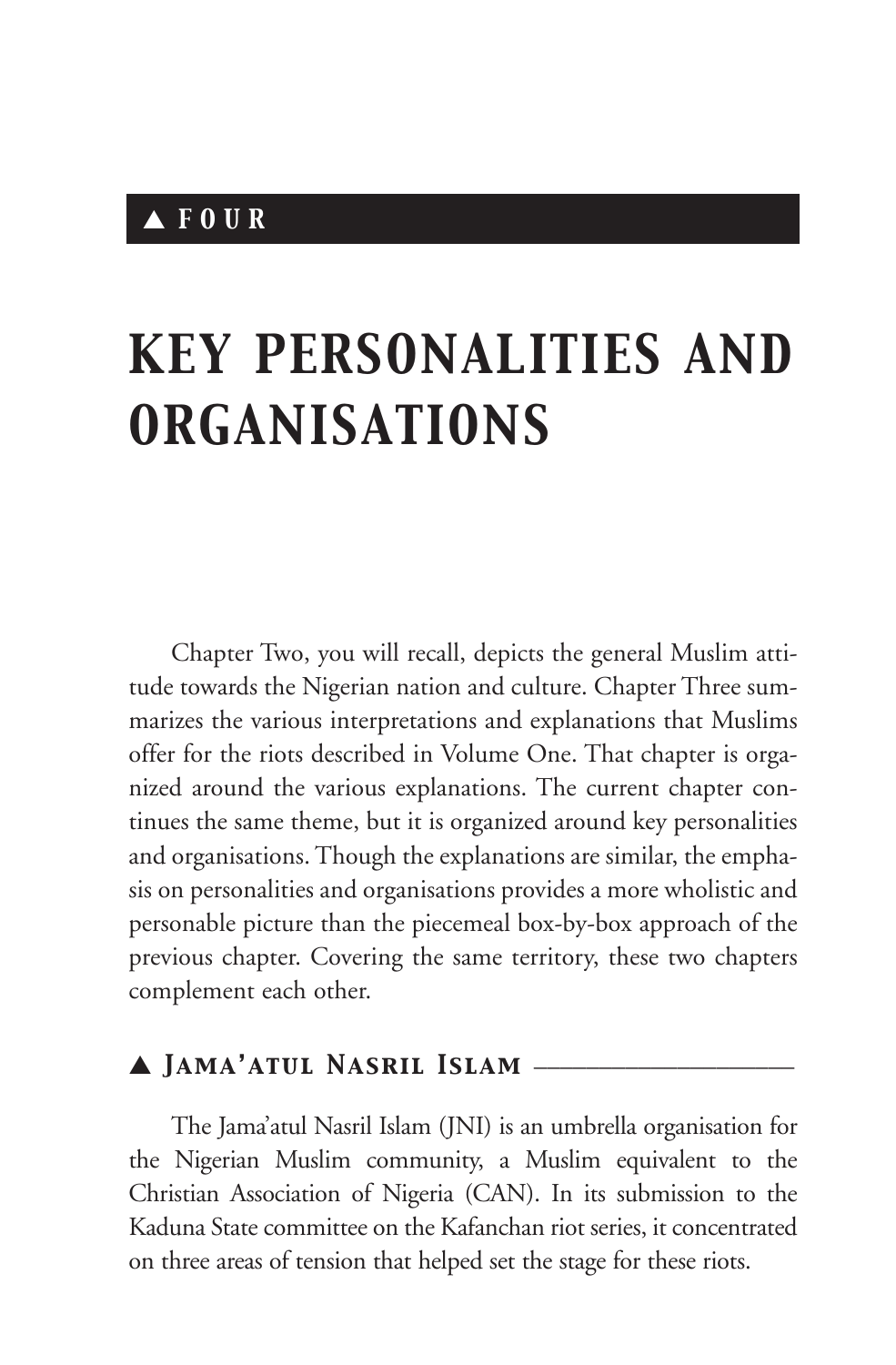#### 132 *Muslims: Why the Violence*

First, there is the entire history of colonialism with its strong Christian stamp. Colonialism and Christian missions are seen as two prongs of the European attack on Islam throughout the world. The post-colonial Nigerian federal and state governments are largely regarded as stooges of their former colonial master, the United Kingdom. The post-colonial Nigerian church is a thinlyveiled weapon of Western missions. Both of these agencies, governments and churches, serve the will of their European masters by trying to impose a secular order on the country. Secularism is seen as a weapon to destroy Islam by privatizing and personalizing religion, by reducing its scope in society and, in general, by trivializing it. Islam objects to all of its facets, and reacts to it much like a bull does to a red flag. Advocating secularism is hardly a way to defuse tensions in Nigeria. This issue is covered more completely in Chapter Two.

Second, JNI complained that Christians generally object to anything Muslim. If an idea comes from the Muslim community, it is by definition suspect as far as Christians are concerned. It will hardly be looked upon in terms of its own merits. If it is Muslim, it must be part of their secret plan to subdue Christians. It is very much a cold war type of mentality where every move, however legitimate in itself, creates suspicion.

I have seen this mentality operate among adherents of both religions in surprising and unhealthy ways. Christians have their Christian organisations for medical doctors, but when Muslims wanted to establish theirs, a nationally-prominent and highly-educated Christian instinctively rejected this attempt as illegitimate and interpreted it immediately as a veiled attack on Christians. So, this Muslim charge is correct—except in its one-sidedness. It ignores the fact that Muslims tend to do the same with respect to Christians.

Thirdly, JNI is offended by the alleged widespread Christian practice of discounting serious Muslims as archaic, while non-serious Muslims are regarded as progressive.1 Thus the opinions of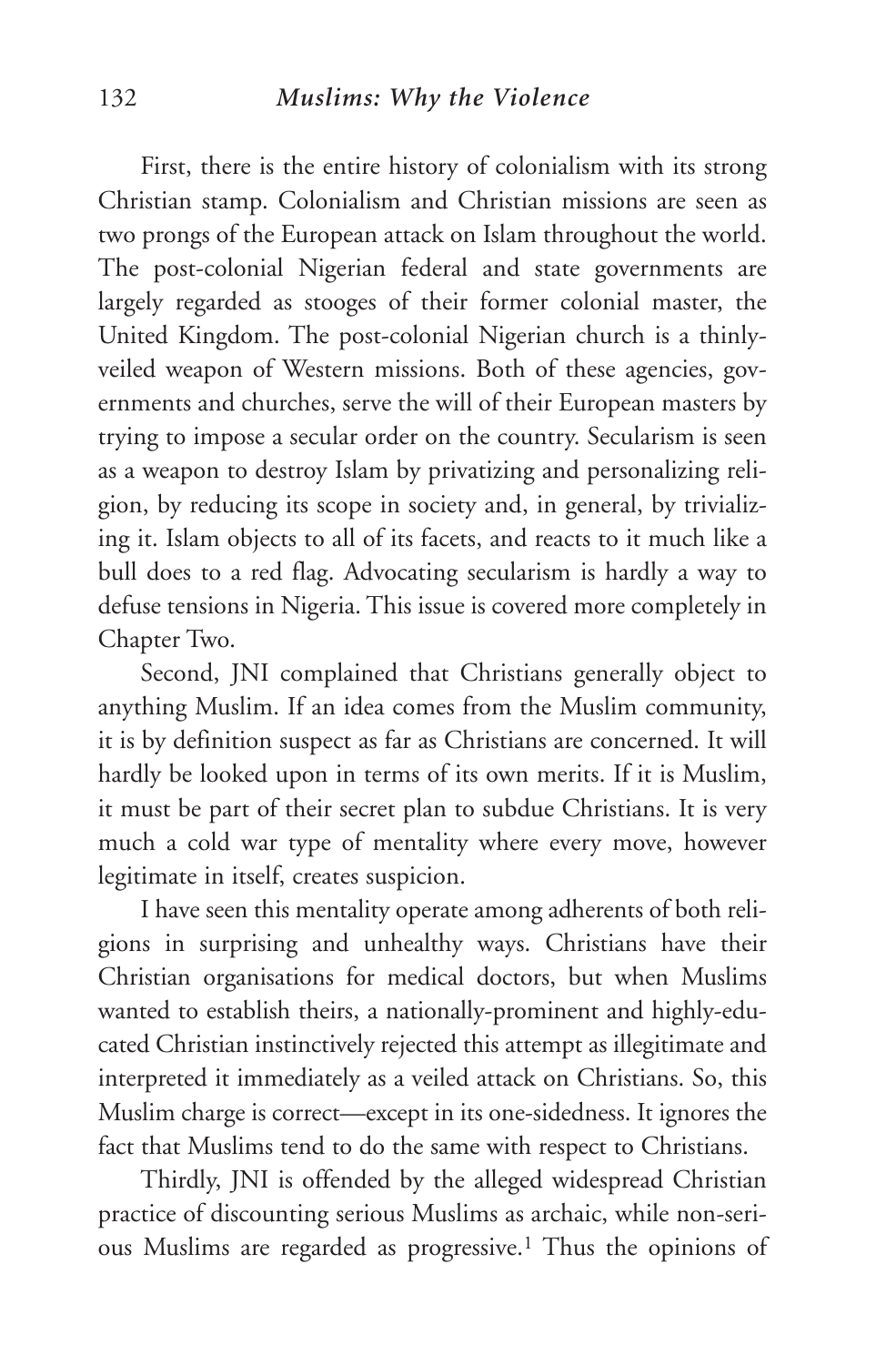activist leaders are hardly worthy of serious Christian attention, except in so far as they are understood in terms of the cold war. This accusation, too, is true. One seldom hears a Christian express admiration or appreciation for a Muslim leader, while Christians tend to admire maverick Rushdie for his courage. But here, too, the charge is one-sided. Every decade or so the Anglican communion either in the United Kingdom or in the United States produces a bishop who denies some central aspect of the Christian faith, such as the resurrection. These outrageous "theologians" are then jubilantly upheld by Muslims as supportive of the latter's views and for revealing the "bankruptcy" of Christianity.

It should be noted that these points are very general and have little to do with the immediate causes of the Kafanchan riots. As we have seen earlier, they are important components of the general Nigerian Muslim attitude towards Christianity, and are the major reasons for their strong resentment. These are the background factors that, when combined with specific provocation, however flimsy, spark the riots. The fact that the JNI report restricted itself to these generalities leads me to the suspicion that they realized the Muslim instigators had no valid specific grounds for these riots, but did not want to admit it. They had to resort to more "remote causes," the popular term in the myriad of government commissions investigating these riots.

With the JNI fully supporting the Muslim side of the Kafanchan debacle, the Muslim public expected the Kaduna Government to fall in line. They assumed that the government, in Muslim hands, would naturally support the Muslim side in these riots. The "governor should have protected Muslims against the attack of non-Muslims" by using the army. Many felt that "the art of governance ought to take second place to religion." It is significant that the Kaduna Muslim governor declared himself "ashamed to associate with Muslims who perpetrated this havoc."2 This was not only an important and rare admission of Muslim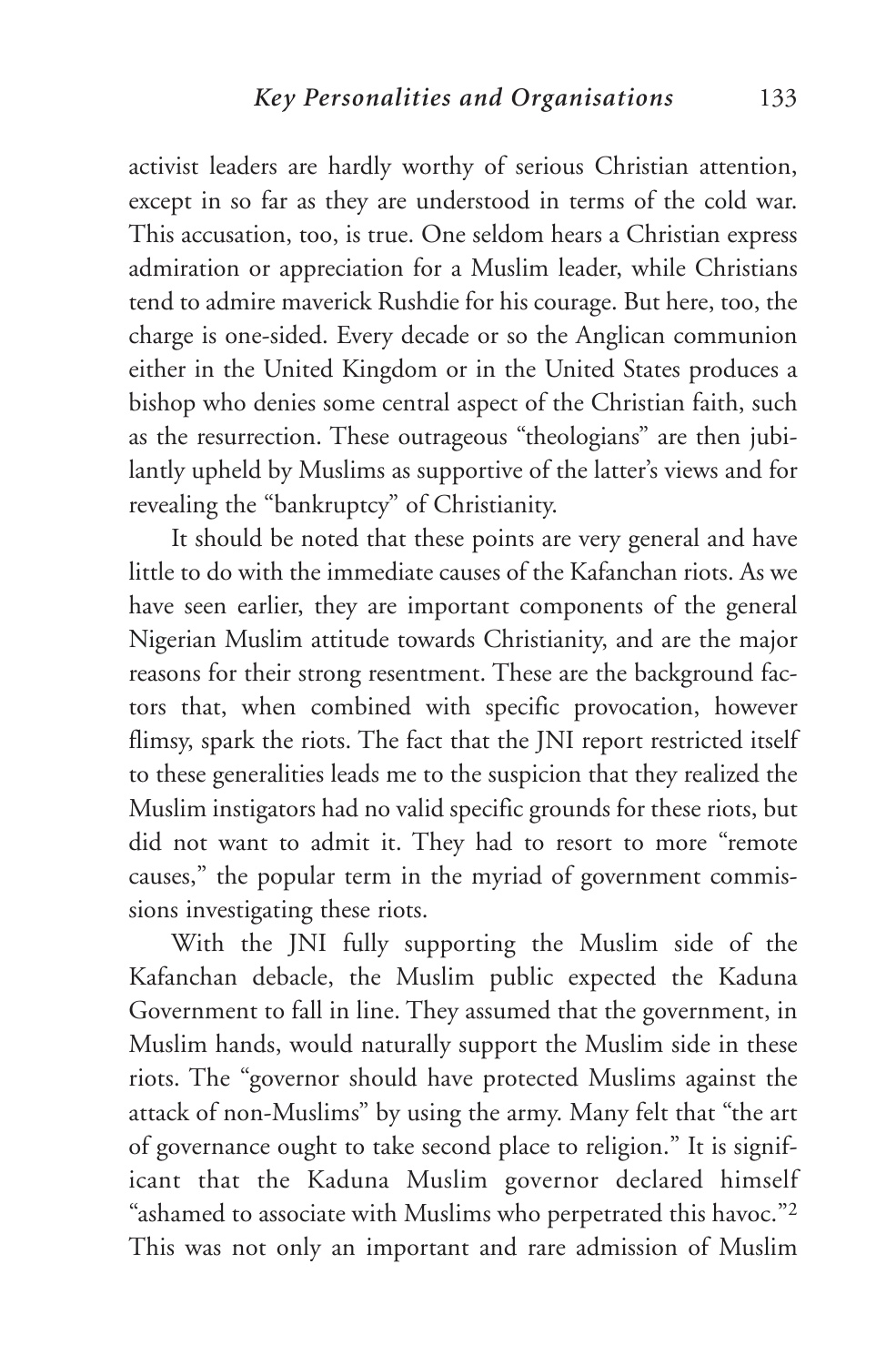guilt on the part of a Muslim politician, but it was also a clear break from JNI's stand.

Curiously, in spite of the previous sentence, the Kaduna Government's reaction to Christian explanations for the riots<sup>3</sup> was basically dismissive. It rejected these explanations because they had little immediate connection with these events.

*They were mainly issues relating to national politics and the perceived deprivation suffered by Christians in the face of what many see as the threat of Islamisation and political domination by Muslims. These issues ranged from the OIC, Sharia, Friday as a work-free day, etc.*<sup>4</sup>

Interestingly, these are the same remote issues that feature in the JNI documents, either implicitly or explicitly, and that both the Kaduna Government and the Donly commission supported in defence of the Muslim case.

While Christian background issues or remote causes were rejected, the recommendations of the Donli commission were strongly supportive of JNI explanations, even though they were also mostly remote causes. It recommended a work-free Friday, membership in the OIC, the application to Muslims of the total sharia, and discouraged the use of the term "secularism." None of this had anything directly to do with the Kafanchan spark either!

How could these pro-JNI recommendations have emerged when the chairperson of the commission was a Christian? For one thing, she probably did not have the clout that most chairpersons would have. Being a woman, Donli's position was challenged by Yahaya Jinadu, the commission member representing JNI. Islam does not accept leadership of men by a woman, argued Jinadu. Secondly, Donli admitted that "they could not risk the wrath of government." Supporting Muslim remote causes would apparently avoid such risk.5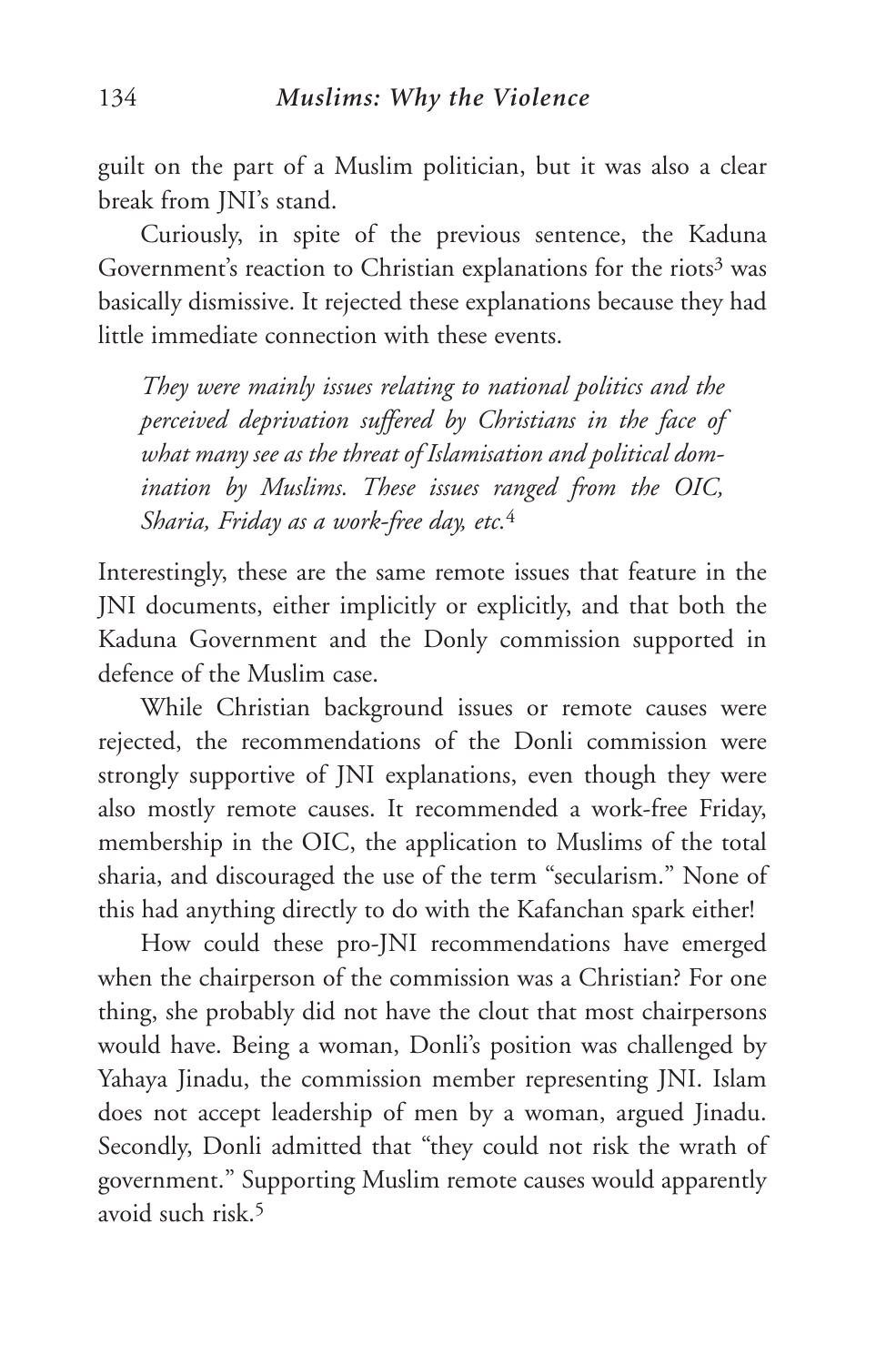## ▲ *Muslim Students Society (MSS)* \_\_\_\_\_\_\_\_\_\_\_\_

The MSS may not be the most authoritative among Muslim organisations in Nigeria, but it is a very prominent one that has often been associated with protests, demonstrations and, not infrequently, riots.<sup>6</sup>

In an anonymous document in *Radiance*, "The Maitatsine Phenomenon: A Special Report," the writer strongly disassociates the Maitatsine sect from Islam and insists that it is a non-Muslim movement.7 Its revolution is classified as *fitnah*, a term denoting an attack on and affront to Islam. It is basically the result of difficult social and economic circumstances that have created an atmosphere ripe for violence. These circumstances are the presence of two contradictory groups in the city: a large contingent of begging *almajirai*, children attending Qur'anic schools, side by side with a small number of the wealthy who live in scandalous opulence. This circumstance has created "the right chemistry for brewing up any *fitnah* to embarrass and humiliate the Muslim communities and to vilify and suppress Islam."

The writer of the report is therefore very upset with those that blame Islam for the ruckus this movement has caused. It is not a case of an innocent mistaken-identity problem; it is a deliberate attempt by "virulent anti-Islamic forces, including the Government, to weaken the resolve of Muslims." The federal Government explained the Maiduguri Maitatsine riot as the result of a clash "between the police and Muslim religious fanatics who were preaching without a permit." Either the Government does not understand the problems in society or it "has purposefully decided to exploit it to achieve its vested interests."

The other "beneficiaries of the anti-Muslim [Maitatsine] disturbances" are the alleged alliance between—and hold on to your chair for this unlikely combination—the "Zaria Marxist clique and the Jos Christian missionary establishment."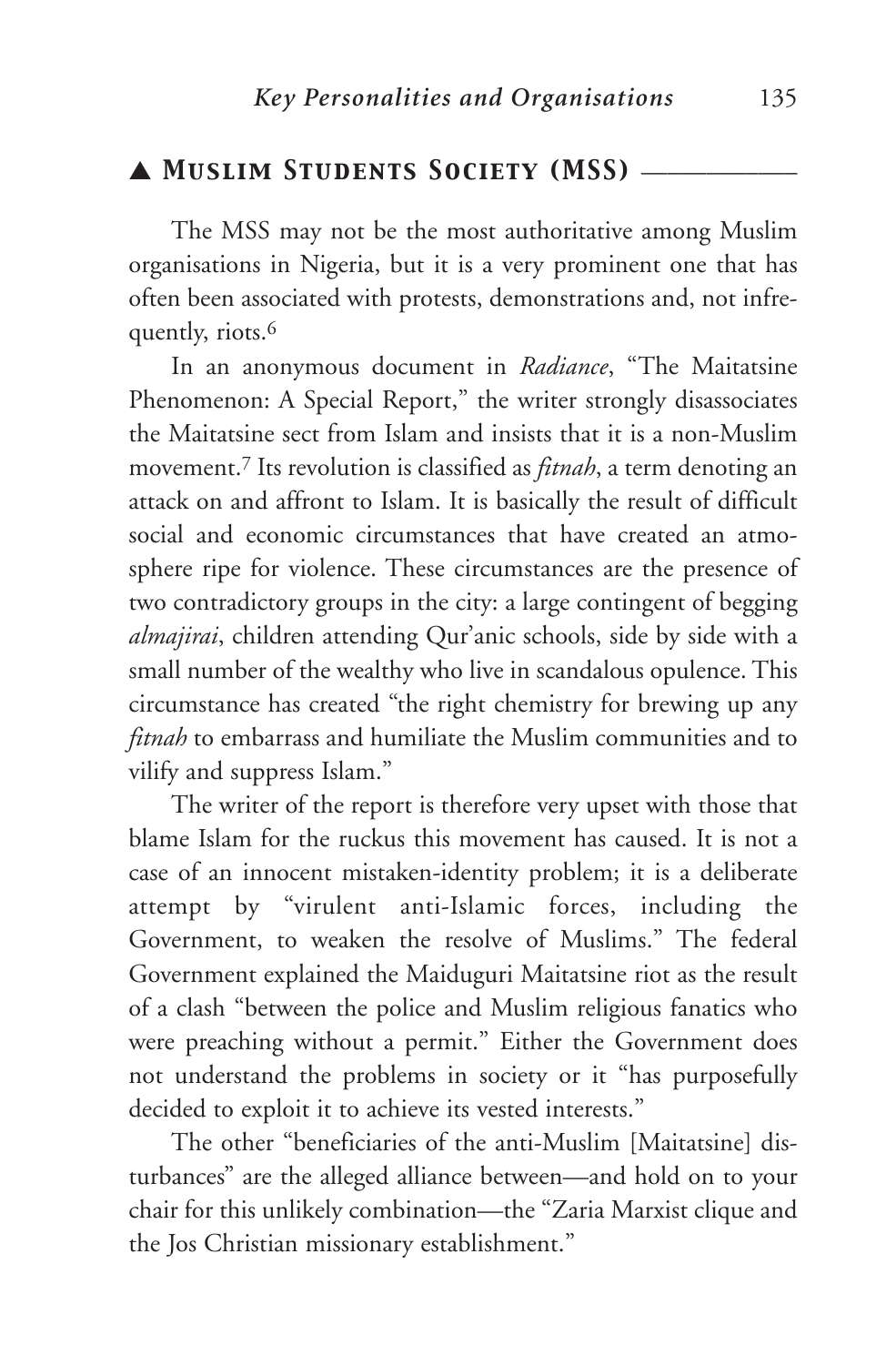"Their organ—the crusading *Nigeria Standard*," a daily owned by the government of the more Christian-oriented Plateau State, declared that

*these Islamic fundamentalist groups are sponsored and nurtured by the dominant class of reactionary Northern politicians, [and] businessmen. Their feudal cohorts use them as reserve armies against any threat to their entrenched privileged positions.*<sup>8</sup>

The author of the report in *Radiance* fumes at the "scandalous and infuriating" ways in which the enemies of Islam exploit the Maitatsine phenomenon. What is there in this sect that would make it Islamic? He declares that "the sponsors of the *Nigeria Standard* have failed and will, *insha Allah*, continue to fail in their efforts to blackmail Muslims." The sponsors "behind the newspaper are part of the 'curses' which have permitted the social, economic and political structures of this country and occasioned the emergence of such phenomena as the Maitatsine."

As if the above were not enough irritation, there is the way in which the name of the MSS has "been viciously dragged into the whole episode."9 Apparently the *NS* blamed the MSS of supporting such violence. It is alleged to have written that

*the "religious"10 disturbances in Kano, more than anything else, give the clearest clue as to where the responsibility for the recent chain of violence lies. The roving bands of rioters were reported to have been led by the MSS. The MSS has a long record of violent militancy and fanatical fundamentalism which is very well known to both the security agents and the powers that be.*

The report goes on to assert that the alliance of the Marxist clique and the Christian "mafia" are trying to "obfuscate the realities" of these disturbances. Their concern is not with the disturbances so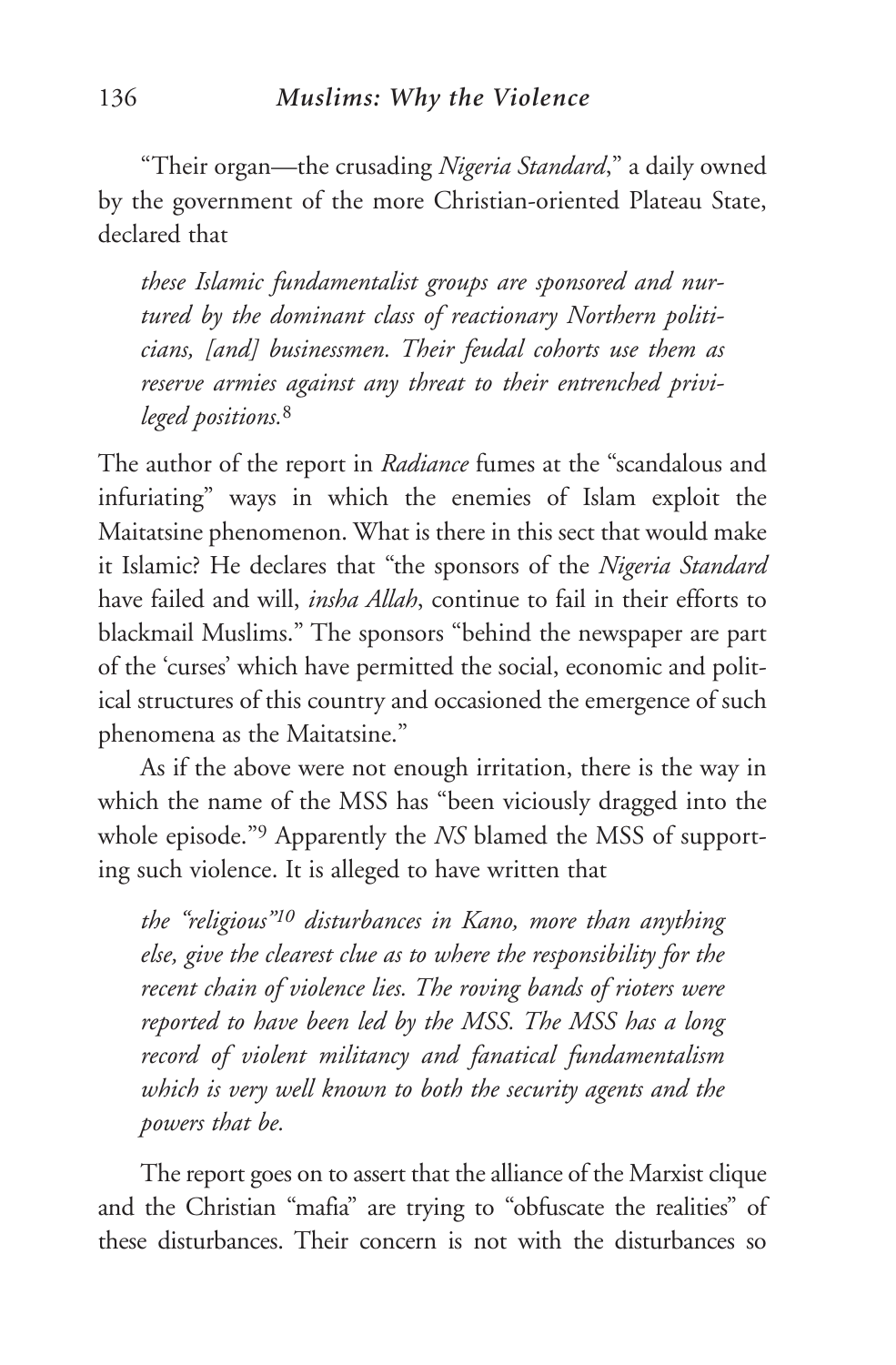much as "about Islam itself, which they see as a threat to their nefarious designs." And now comes the clincher: "From the manner in which the Kano disturbances have been readily and eagerly attributed to the MSS by the Anti-Islamic Front, it is not unlikely that some of its constituent elements have a hand in planning and executing these uprisings" for purposes of their own. By these comments, the MSS report clearly places these riots in the broader context of the campaign of the unholy triad of colonialism, secularism, and Christianity to destroy Islam. Christians are behind the Maitatsine riots! How the "Marxist clique" relates to all this is not clear from the discussion, but that is of secondary importance for our purpose.

The MSS presented a submission to the Kano state government committee that was to investigate the causes of the riots of October, 1982.11 The document almost immediately launches into the usual tirade against the colonial forces and their impact on culture. It then proceeds to deny that any Muslim organisation could have burnt the churches, for doing so "has no foundation in Islam and no place in Muslim tradition. Therefore such occurrences *cannot be the acitivity of any true Islamic organisation.*" The denial is based on the interesting but hardly verified assumption that Muslims and their organisations always act like proper Muslims. What of the long periods of Muslim dormancy and its oppressive regimes that are freely admitted by Muslim writers?

The MSS statement goes on to assert that the question of the riots and the "who done it" are "marginal issues which are only indicative of the more fundamental maladies which have eaten deep into the fabric of society." There is the long-time humiliation of Muslims ever since the destruction of the Sokoto caliphate by the colonialists. There is the collusion between the Christian missionaries and colonialism that has led to the average Muslim seeing "missionaries and their establishments [read: 'Nigerian churches'] as agents of colonialism, and the embodiment of the humiliation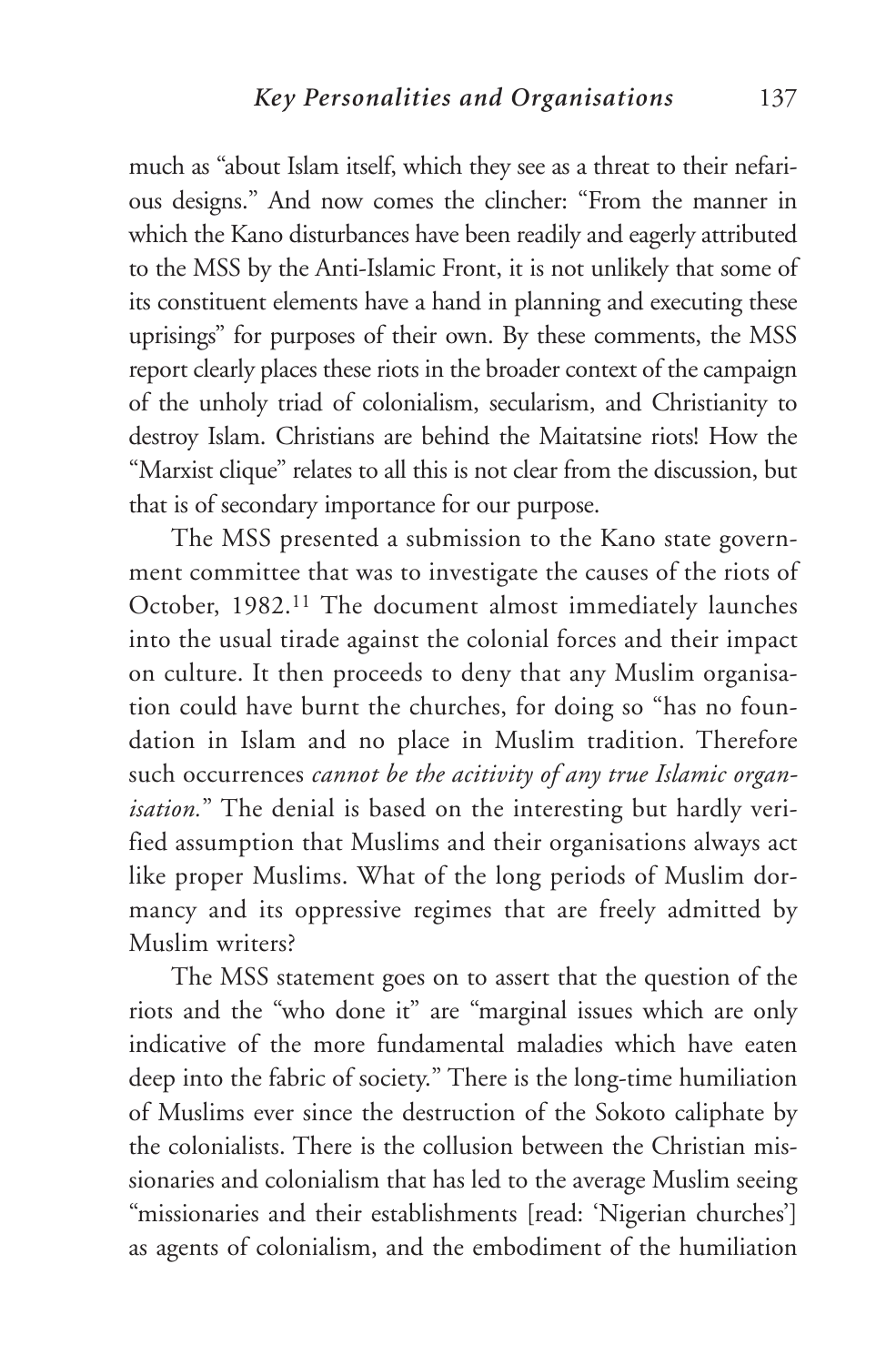of the Muslims, the destruction of their caliphate and the obliteration of their Muslim institutions."

Though Muslims have no hatred for any other religion, they do

*have a mass psychology which identifies some of these religious groups with their present predicament and the frustration of their hopes and aspirations. It is this mass psychology which has to be understood by anybody wishing to comprehend the Kano disturbances.*

Without justifying the arson cases in Kano, the submission insists that

*the real culprits are not the individuals who participated in it, but those who provoked the people into taking such action. The real culprits are those who have turned a residence into a church, knowing full well the sensibilities of the people. The real culprits, undoubtedly, are those who invited a bishop from England—a symbol of the Muslims' humiliation—to lay the foundation stone of the said church.*

That humiliating colonial system led to the separation of the rulers from the people to such an extent that they developed conflicting interests. The interests of the people were no longer significant and were usually ignored. Grievances went increasingly unheard and frustration mounted. It is in such a context, the document intones, that

*the only means open to these unfortunate Muslim fellows to maintain their mental stability is through such emotional outbursts, against any visible targets of their oppression. It should be kept in mind that we are not justifying any action which these frustrated fellows have done and will do.*

This "cumulative frustration can breed anything, be it logical or otherwise."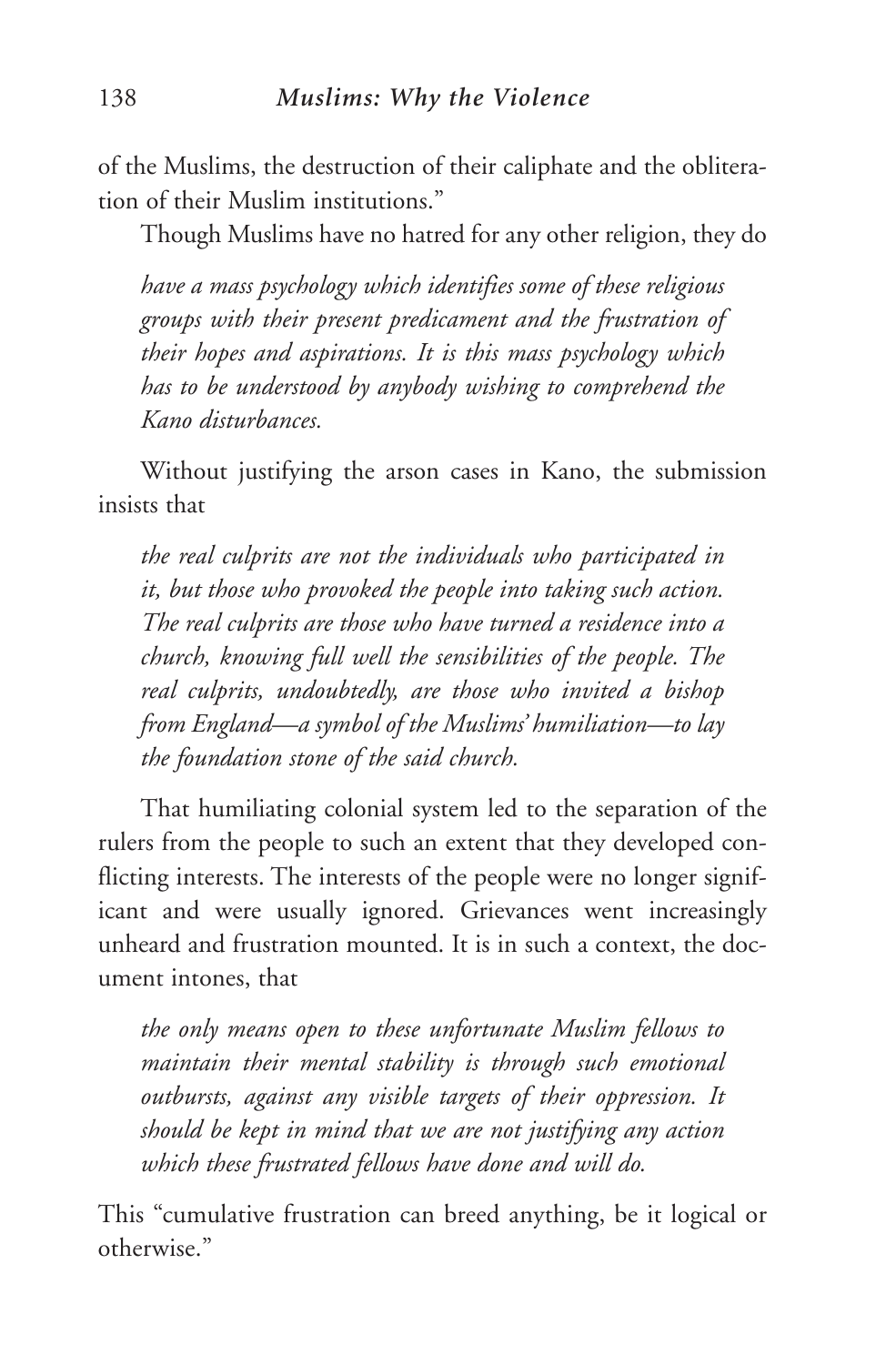Another aspect of the same problem is the effect of secularism that has "removed all restraints on human behaviour" and created a climate "of a terrifying culture of lawlessness and indiscipline." A "proper understanding" of this reality is "essential to understanding the nature of these outbursts." Muslims can tolerate offenses to their persons but not, "for one moment, to their values and ideals."12

There are several red flags here that are familiar by now. There is the smouldering issue of resentment for the humiliation colonialism inflicted on Muslims. There is the red flag of secularism. There is the visible challenge of the churches that represent all these negative forces. That combination has given shape to "mass psychology of hatred towards Christianity" and ended up in violence. Though such behaviour has no place in Islam, the frustration with and hatred for Christianity makes re-occurrence possible. Here we have in summary fashion the entire bag of background issues that provide not only the rationale but also the justification, even if arson in principle is not approved by Islam.

Akbar Ahmed, the narrator in the film "The Last Crusade," describes himself as a moderate Muslim who prefers peace between Christians and Muslims. However, he appears to support the MSS opinion and to regard it as perfectly plausible and acceptable that Muslims rioted and destroyed the Kano Anglican church. The fact that it predated the neighbouring mosque and even the entire community by some decades was conveniently omitted, so that the new church building was portrayed as a new Christian intrusion into an established Muslim community, mosque and all. When the police came to protect the rights of the Anglicans and shot several Muslims, Muslim anger against Christians reached the point of explosion. There was not even a hint of criticism of such Muslim behaviour, nor of any recognition of the Anglicans' long-standing rights to that property. Given the general situation, it is perfectly understandable and, therefore,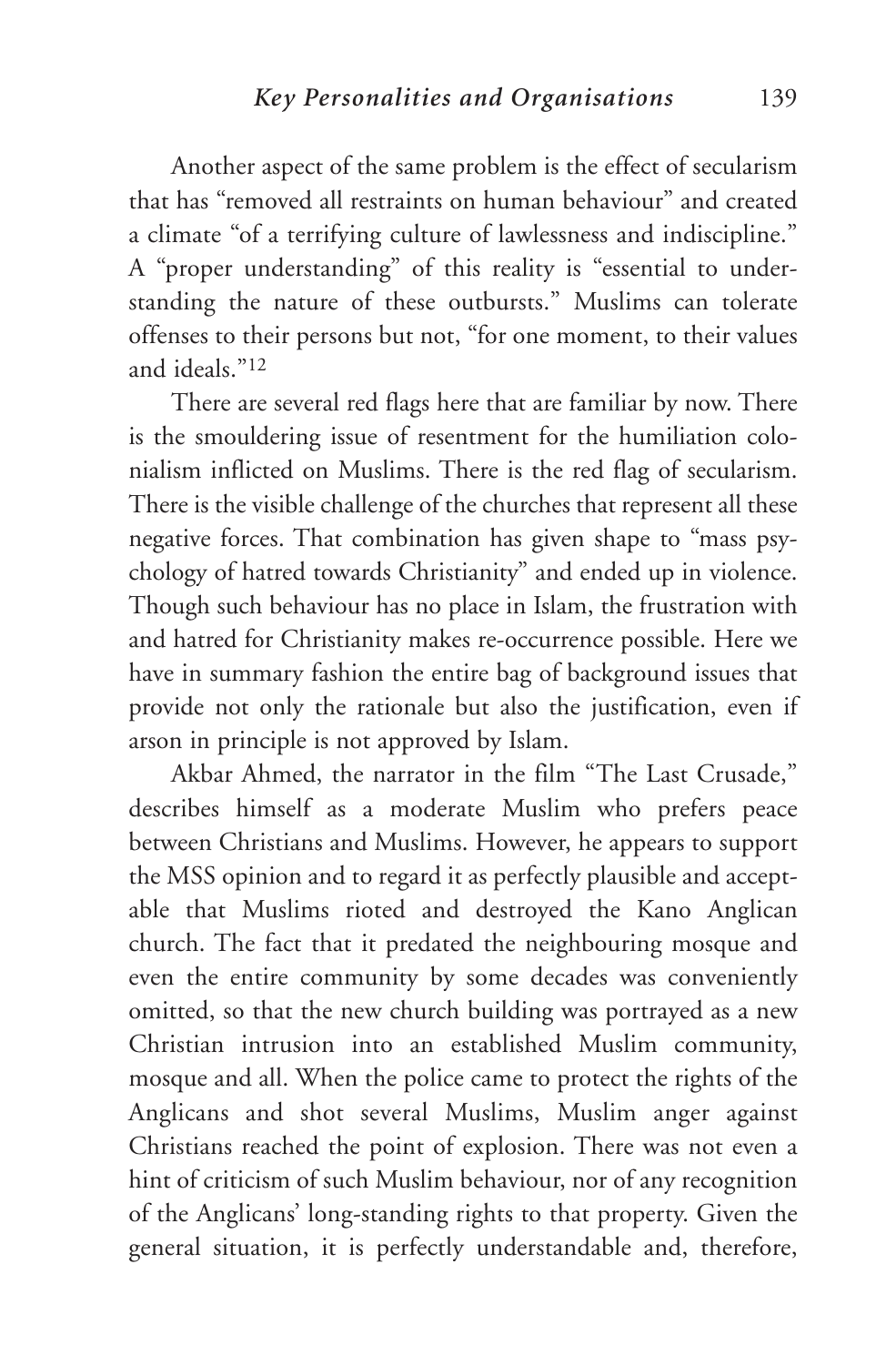apparently, legitimate. The concept of responsibility for your own actions does not seem to play a role.

The MSS at Kaduna Polytechnic were up in arms against their administration, all of whom were sporting Muslim names. Five members of the MSS leadership were suspended for endangering peace on the campus. The students were disrupting various campus events that featured immorality. MSS objected that authorities gave *"*unlimited permission to students to indulge in any immoral and obscene activities, thereby betraying the trust reposed in them by the parents of the students to teach their children moral education along with their various courses." The administration alleged that armed MSS members disrupted a traditional dance programme. Most students seemed to oppose the administration, because it was "hostile to the Muslims" and considered them "trouble makers." Even though the administrators were mostly Muslims, the students dubbed this confrontation as "a battle between Islam and *kufr*." They threatened to continue their confrontation as long as the immorality continued. They would not tolerate women who "obscenely exhibit their naked bodies for token fees."

The above was not the only complaint of the students. There is always that rabbit of discrimination that can be pulled out of the magician's hat any time it is convenient. During the fracas, security staff had allowed some Muslims through the gates without checking their identification. They were promptly suspended. The administration, basically in Muslim hands, was immediately accused of anti-Muslim discrimination, for they did allow Christians not connected to the university at all, to attend worship services.13 Well, of course, what else do you expect from students?

#### ALHAJI SHEIKH ABUBUKAR GUMI

Though there have been a number of major Muslim actors on the scene, during the 1980s many journalists liked to zero in on the now late Sheikh Abubukar Gumi. Gumi is the only Nigerian recip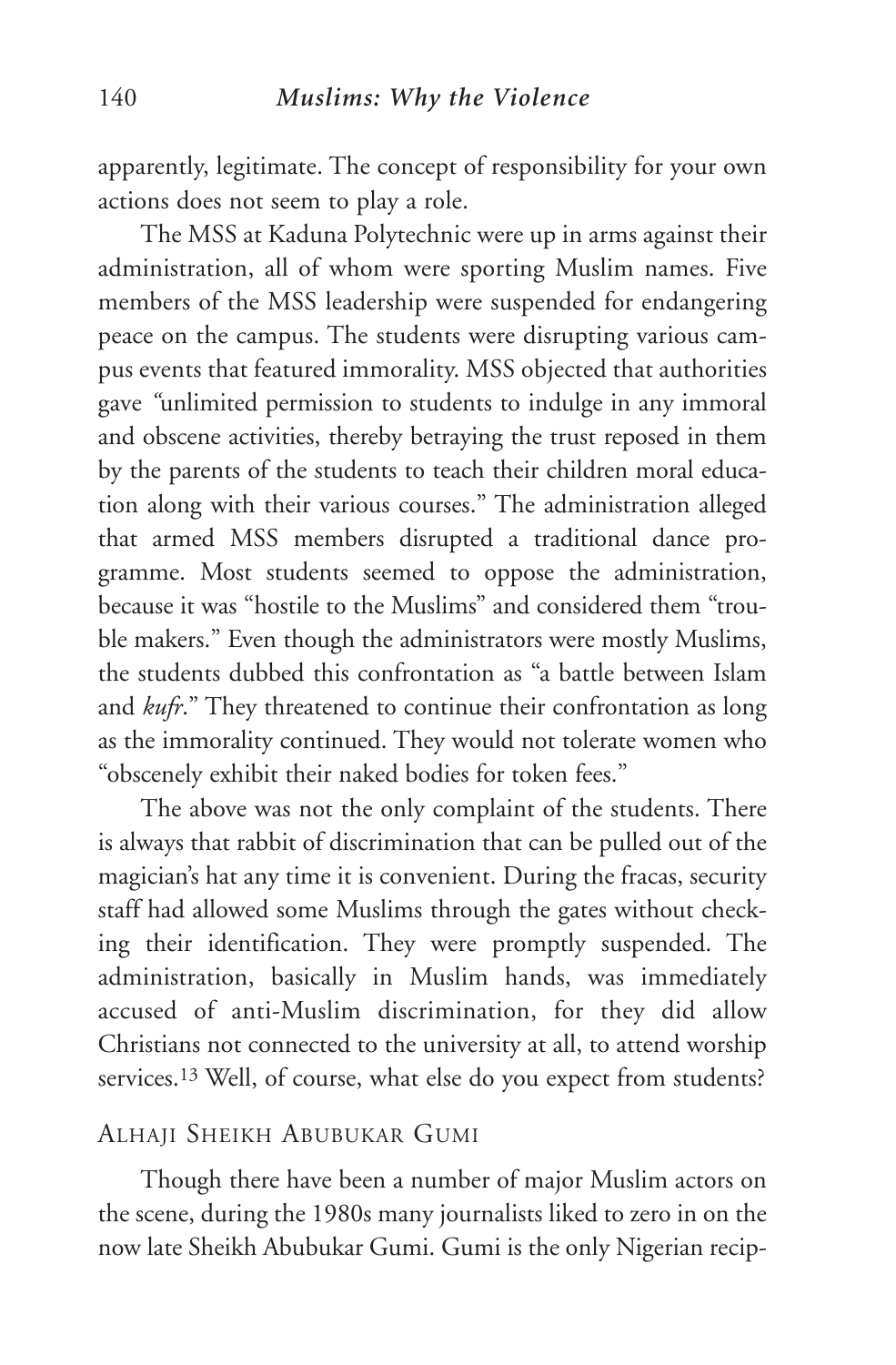ient of the King Faisal Laureate Award, the Muslim equivalent to the Nobel Prize. Journalists associated with *TSM* magazine trace much of the heightening of tensions between Christians and Muslims to him. Gumi reportedly said that there will be no peace in Nigeria unless everyone becomes a Muslim. That is clear language, and in keeping with other public statements he has made over time. These include the threat that the country will divide into two, if the presidency is not in Muslim hands. Another is that a woman would never be president in his lifetime. "These, and other controversial statements led to perceptible tightening of position in the...Christian camp," and "an upsurge of unaccustomed militancy among Christians," reports Nnanna.

Hananiya Zakariya reported a lengthy interview with Gumi conducted by one Yakubu Muhammed in 1987. Gumi complained that Christians "stridently" criticized him for his statements about them. "They are ignorant," Gumi declared. "They have all the chance to come to me to find out why I said Christianity is nothing." Zakariya interpreted Gumi as saying that "Islam is everything...and there is nothing you do or say that has not been regulated by Islam. Politics, economics, corruption, social relations, law, just to mention any subject under the sun: Gumi has the answer and the answer is Islam." Christianity, he asserted, has "no rules, no regulations, no anything." Christians go to church on Sundays to listen to songs. That's all there is to the religion.

Gumi preferred a political system "that is rooted in...Islam." Christians and Muslims should both have their own parties. In any mixed party, Muslims would not allow a Christian to serve as leader. If Christians do not want to accept Muslim leadership, then the country should simply be split up with one section for Christians and one for Muslims. Gumi would have no truck with compromise, for then Islam would no longer be true to itself. Nigerian unity can be achieved only when non-Muslims turn to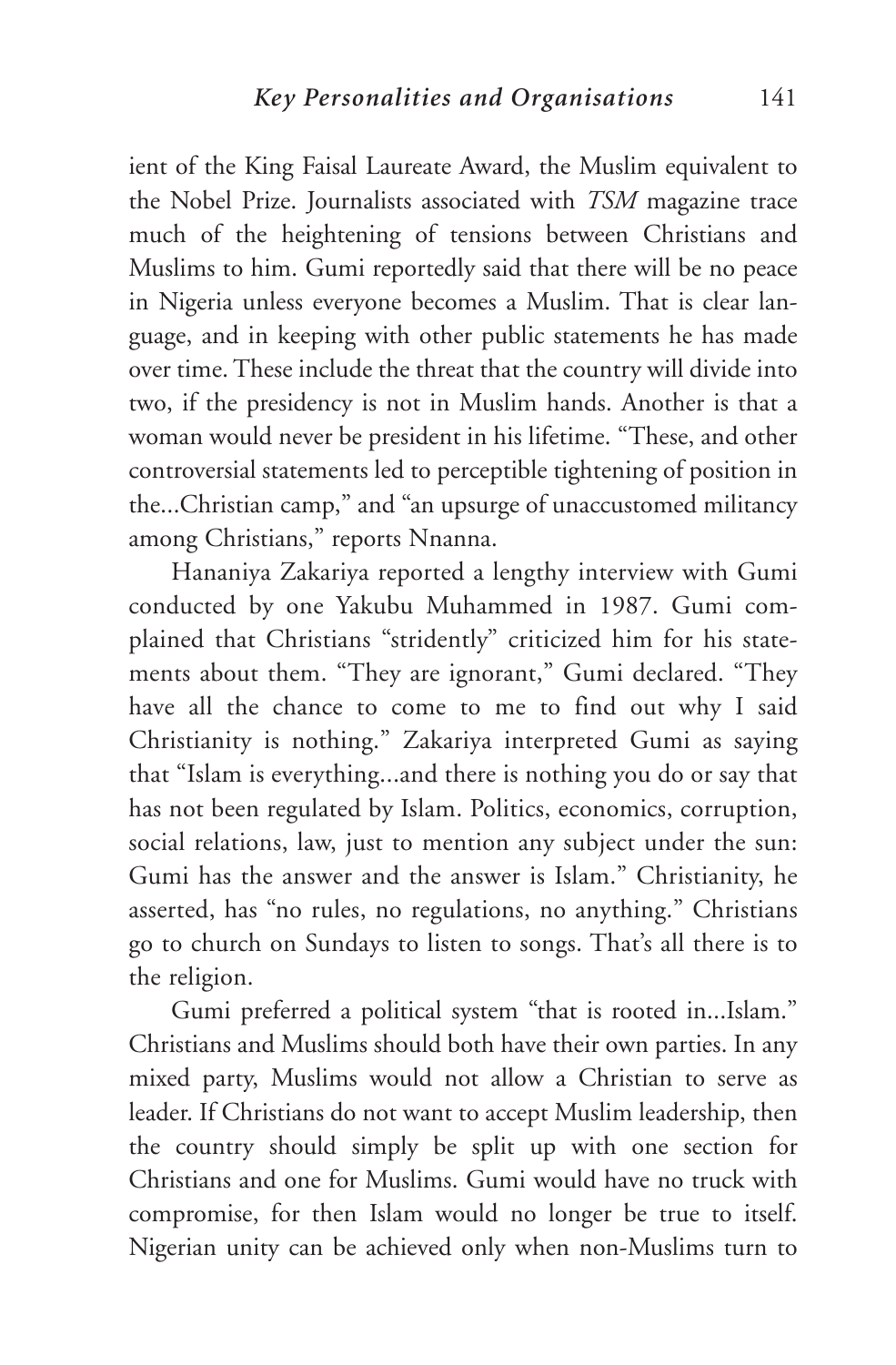Islam or when the other religions "become minority and they will not affect our society."

He did agree that Yakubu Gowon, a Christian, was a good leader of the country, but he would have been better if he were a Muslim. The reason for this concession may well have been Gowon's confiscation of Christian schools and hospitals, an action that greatly supported the Muslim *jihad*.

In common with Muslims in general, Gumi denied that Nigeria is a secular country. It is a "multi-religious state." It is better to involve religion in the development of the country, for without it people will not listen. He is said to have done all he could to undermine the secular status. Though he did not specifically dub the Kafanchan riot series as religious in nature, according to the report of an interview with Gumi by the Executive Editor of *This Week*, Gumi's responses definitely put it in that category. Christians are not enlightened, he lectured. When Christians were challenged about their behaviour, they should have taken their challengers to court. But, being unenlightened, they resorted to fighting instead. Christians are fighting, he explained, because "they have seen that they are losing, because Christianity is not based on anything." It is an empty religion. They have nothing serious to do. On Sundays they go to church, sing "and look at good ladies."

"Islam changes you to be a new man. But if you become a Christian, what are you going to do? Nothing. You only say if I slap you on this cheek, bring the other cheek, I slap you. Is that a teaching?" The implication here is that such an empty religion has little resistance to fighting and violence. What Christians did in Kafanchan was "very bad indeed. If my opinion is different from yours, do you start killing me. Is it good?" In such situations you talk it over, "but if you start killing, that means you are not a man but a beast."14

However, Gumi also recognized a political dimension. In response to the question of what the government should do to avoid such riots, his immediate response was "I want the govern-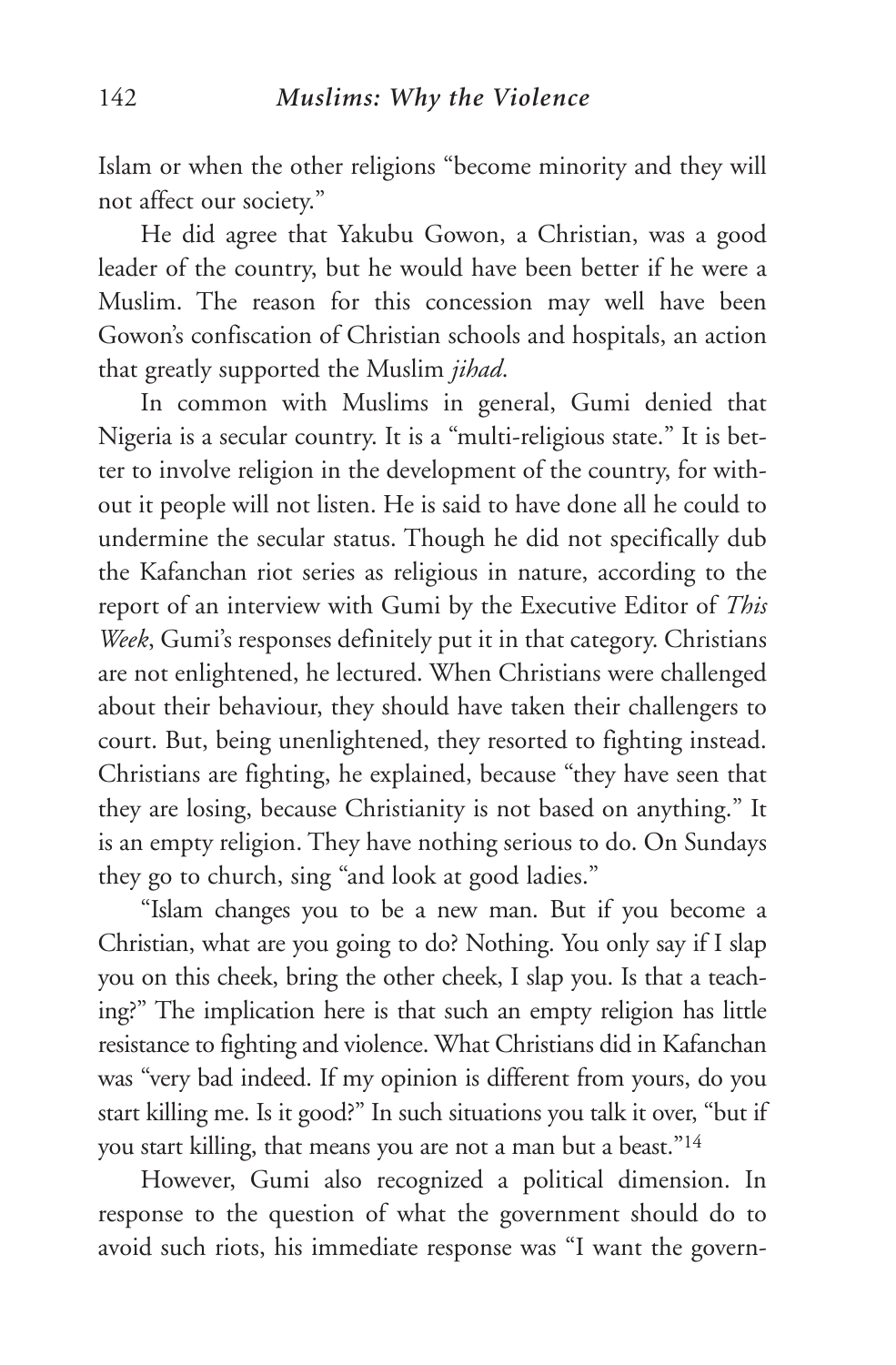ment to be impartial. To give Muslims their rights and Christians their own rights." That is not in fact the case. Muslims in the security forces constitute only some ten to twenty per cent. The result is an anti-Muslim bias in their security work.

*These Christian soldiers or policemen think that since some Muslims burnt a church, they must punish all Muslims. Some Muslims were sleeping on their beds and taken away.... Not just taken, but killed. Innocent people [read: Muslims] were arrested and killed...in their own rooms and houses. I know two cases—one of them... an Imam who was coming out of a mosque, and was shot and killed.*<sup>15</sup>

You, the reader, in order to gain some perspective on Gumi's views, will do well to refresh your memory of the Kafanchan riots by re-reading its account in Volume One.

There is more to be said about Gumi, but, in keeping with the structure of these studies, some of it is reserved for Volume Three, where you will learn what non-Muslims say about him. Of course, as will also be discussed in that volume, Gumi had a hand in marrying the daughter of the Christian leader Christopher Abashiya to a Muslim. This was apparently not the only time he was involved in such arrangements, but that story is reserved for the next volume as well.

Gumi was indeed a powerful player who constantly irked Christians. Nothing demonstrated his power and influence more than his funeral that was attended by all the leading Muslims in the nation. As a result, the government was hesitant to rein him in, a fact that led CAN to protest when the government report on the Kafanchan riots was silent about his involvement.

#### THE ISLAMIC MOVEMENT

I now turn to the Islamic Movement and two of its main leaders, Ibrahim El-Zakzaky, the founder, and his faithful and equally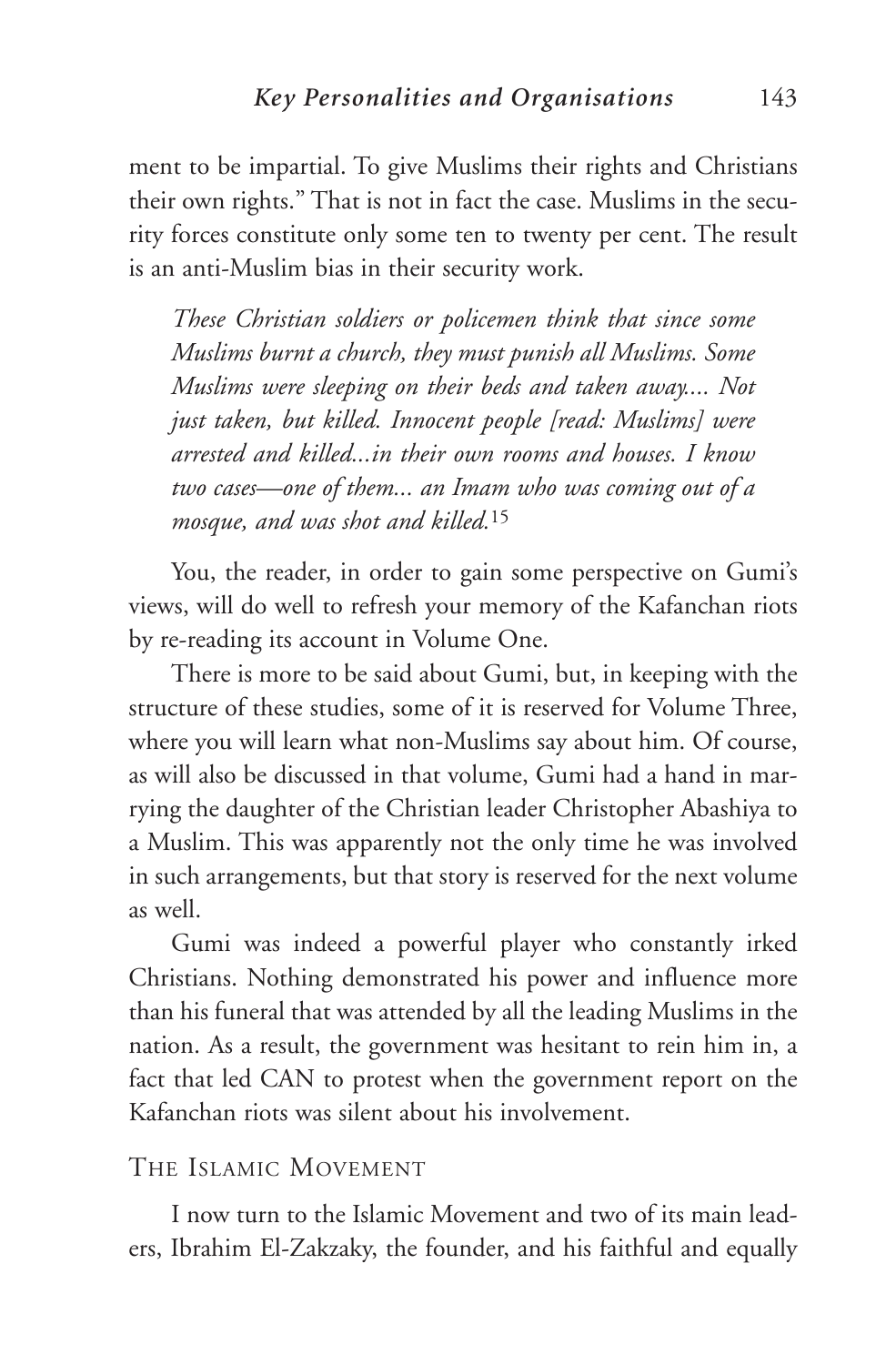radical follower, Yakubu Yahaya. We have already met these man and their movement in Volume One. They are alleged to be leaders of Nigeria's Shi'ite Movement, though both deny it.16

#### **1. El-Zakzaky**

El-Zakzaky is the founding leader of the Islamic Movement. He was born from radical revivalist stock that includes ancestors involved in the Dan Fodio *jihad*. <sup>17</sup> Akbar Ahmed, the narrator in the video "The Last Crusade," describes him as a devout Muslim activist, whose major concern is to oppose the increasing spread of secularism and Christianity. Christians have imposed the secular system on the government, through whom they run the country. It is a system marked by corruption, oppression, and by total disobedience to Allah. Since such a state is not based on the shari'a, it has neither legitimacy nor the right to control Muslims. Muslims should have nothing to do with such a system or such a government. In fact, they should do all they can to oppose and undermine it, even if Muslims run it who do not share the Movement's vision. El-Zakzaky served two four-year prison terms for his group's defiance of the government, only to be followed by another two-year sentence.

During his days as a student of political science at ABU, he was at one time an active member of the MSS. He became dissatisfied with the narrowly religious focus of this body and its lack of both a political program and revolutionary fervor. He felt it should be "geared towards practical and revolutionary transformation of the country along the lines of Islam," and should prepare "for the inevitable clash with *Kufr*," that is, non-Muslims. In 1979, he led a split from the MSS and established a "dedicated radical group," known as the "Islamic Movement."

The first practical demonstration of the group's zeal was a violent demonstration, led by El-Zakzaky himself, against immorality and alcohol at ABU. He traveled around the country's universities, encouraging an Iran-type of revolution. The result was that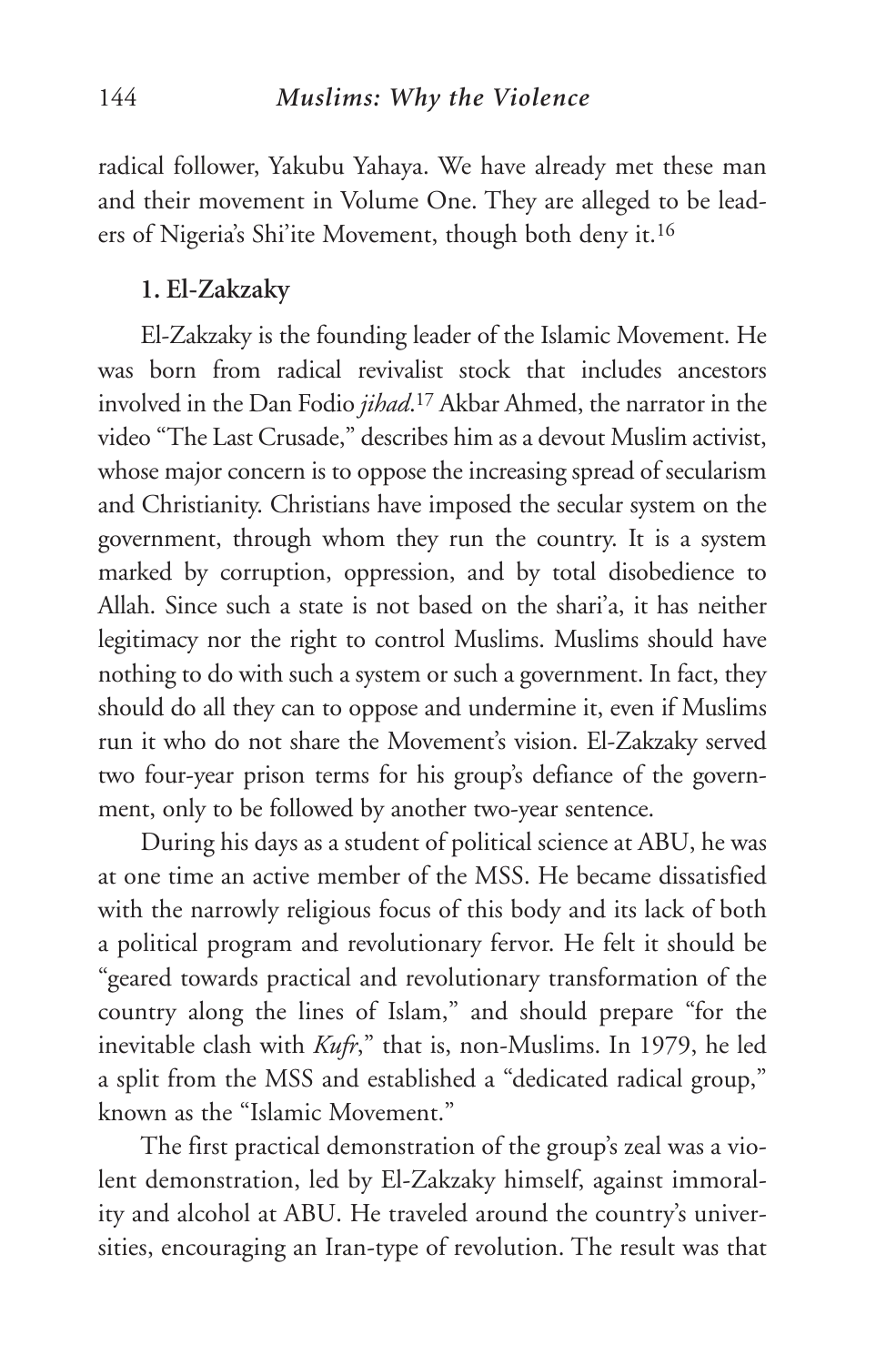student groups in various northern cities went around shouting the slogan "Islam Only!" and painted public buildings with their colours and slogans.18

Frequently confronted by police and other security forces, after the 1991 Kano riots, El-Zakzaky decided to establish his own paramilitary force. Though that sounds violent, his henchmen insist that the force does not have weapons.19 The video *The Last Crusade* portrays large groups of devout young men, for hours dancing themselves into a frenzy, until some of them swoon, not unlike some Christian charismatic groups. People around them stand ready to catch them during their fall. All of this is designed to prepare them spiritually and psychologically for *jihad*, a Muslim sacrificial war or crusade against a corrupt and oppressive secular government. That is the radical and fanatic mentality that lies behind Muslim attitudes and behaviour in the anti-Christian riots, according to narrator Akbar Ahmed. They are brought to such a dangerous, fragile, and almost hypnotic level of emotional hatred and frenzy that it takes only a minor incidental spark to provoke a wholesale riot.

The video also shows how the Islamic Movement immerses children in the *jihad* culture so that it becomes their natural way of life. It portrays children being taught to shout Muslim militant revolutionary slogans, interspersed with the well-known cry, "*Allahu akbar*" ["God is great"], all the while waving angry fists in the air with their faces betraying great intensity of hatred and purpose. Being raised in such an environment with no alternative models guarantees their growing up as hatred machines for everything non-Muslim, and ready at any time to kill, maim and destroy without any second thoughts of compassion, tolerance or pluralism.

Imprisonment became part of the movement's culture. But prison or not, the struggle continues uninterrupted right into the new millennium. El-Zakzaky, his deputy, Muhammad Mahmud Turi, and some other followers were in various jails, while a game of postponements of court hearings prolonged their incarceration.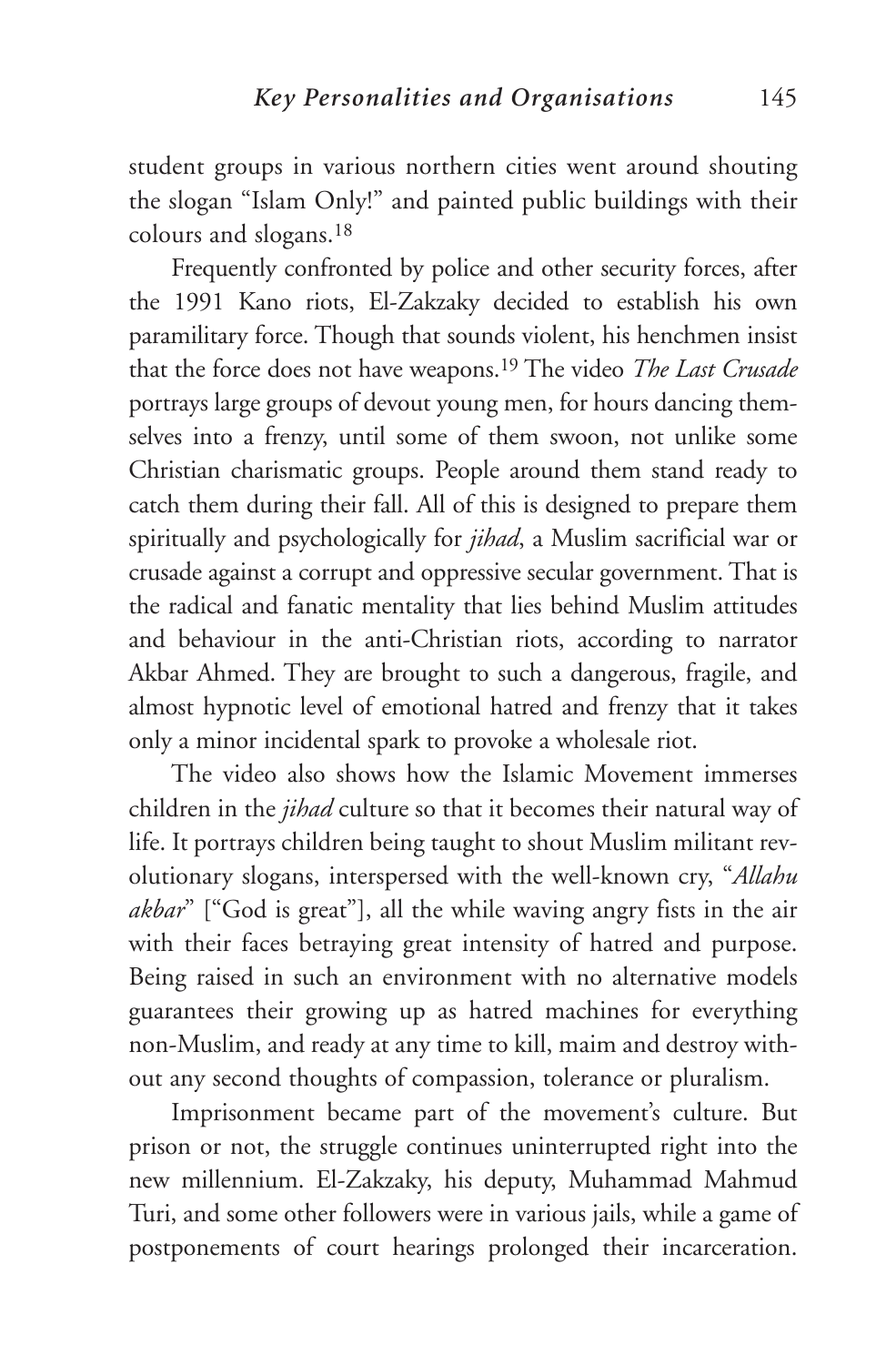Shortly after the sudden death of Head of State Abacha, members of the Movement staged a demonstration in Kaduna in support of their demand for the "immediate and unconditional release" of El-Zakzaky and his fellow detainees. In a press release they stated that a change of head of state does not mean the end of their cause, since they are not against any individual head of state but "against a system." The end of 1998 saw El-Zakzaky strutting out of jail victoriously. Attempts to crush his movement had failed, he boasted.21

Actually, El-Zakzaky had more overt Muslim enemies than Christian, and these enemies ranged far and wide. They included Muslim governors, Muslim heads of state, emirs—the whole gamut. Never one to mince words, he declared emirs useless because "they will support whoever is in power. Yesterday they dealt with Abacha, today with Abubakar, and tomorrow they will deal with Obasanjo," he declared.21 That "tomorrow" arrived more than three years ago. Though the first two were Muslim presidents and the third a Christian, to the El-Zakzakis of Nigeria there is no real difference between them. They all need to be opposed, for all of them have accepted the secular model of operation.

Even Governor Sani Yerima, the one who started the restoration of sharia, the hero of so many Muslims, is considered an enemy. Yerima said that his worst opponents are not the Christians but "Islamic radicals." Though they all share the strong desire for sharia, they are enemies because of disagreement on strategy. El-Zakzaki insists there must be a Muslim revolution before the sharia can be reinstated,<sup>22</sup> an opinion he repeats time and again. With such narrow scope of acceptable ideology and narrow range of satisfactory fundamentalist comrades, there are not too many left to carry the ball forward in a manner that would satisfy him.

#### **2. Yakubu Yahaya**

Then there is Yakubu Yahaya, the "Khomeini-like *mullah*," of whom we already heard, in connection with rioting in Katsina in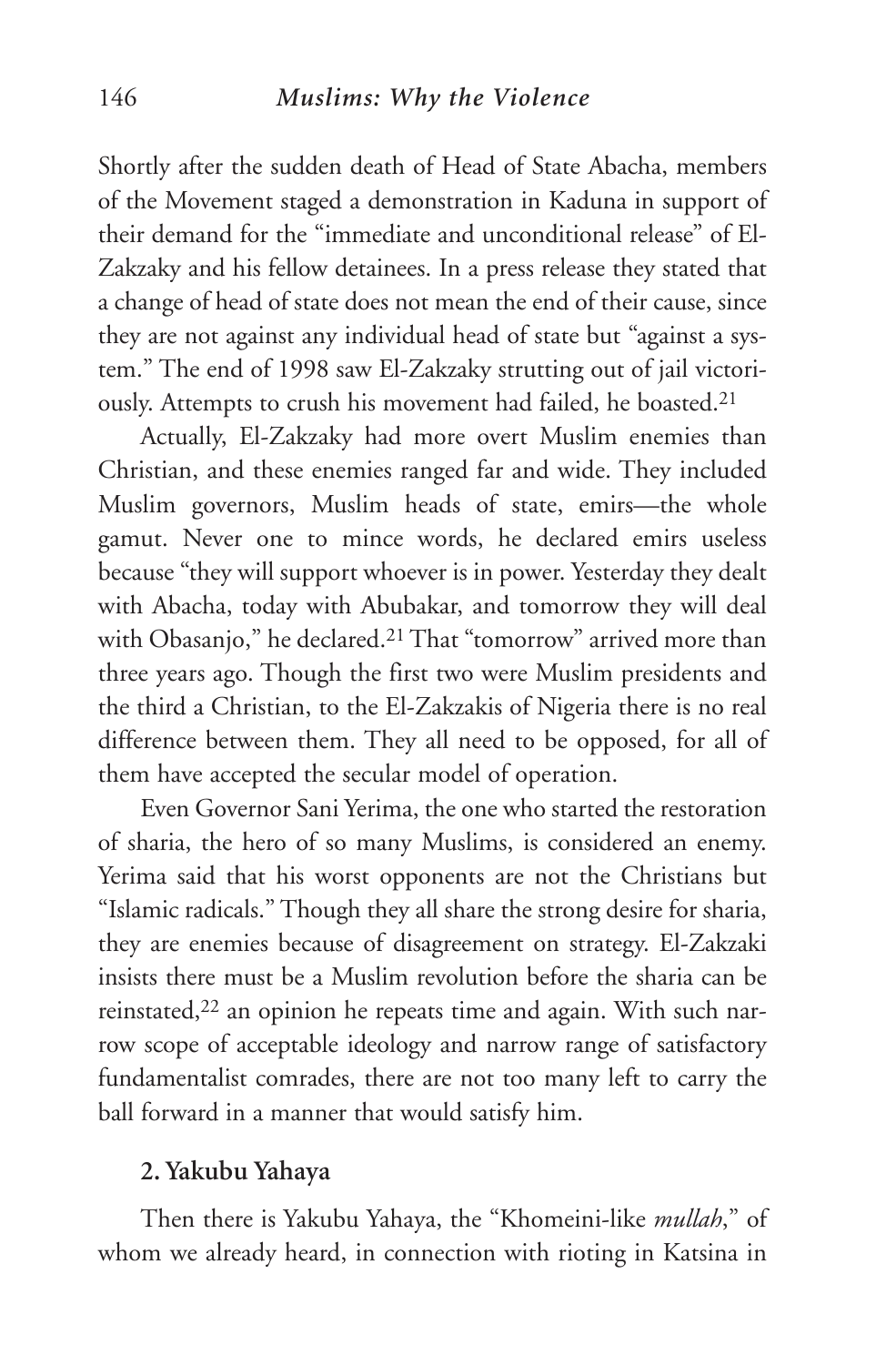Volume One. If there is a question about Yahaya's connection with Shi'ites, there is no doubting his leadership under El-Zakzaky in the Islamic Movement, especially of the Katsina branch, the most active and radical of all.

Yahaya's appointment at the Arabic Teachers College in Katsina was terminated by the Katsina State Government, because of the rebellious spirit he inculcated among students. He taught them to disregard the national anthem and the flag, for they were said to dilute faith in Islam. He also encouraged them to ignore the school's program whenever it coincided with the times for Muslim prayers. In short, he taught disdain for all authority except that of Allah.

He left little to the imagination:

*I am a Muslim. I have the injunctions of Prophet Muhammad. I have the Holy Qur'an and I am schooled in Islamic science. I am under these rules. I am following it and I am not working for anybody. I do not recognize any authority over me but the Holy Qur'an. I do not recognize the federal government. I do not recognize the state government and their laws. Whatever my religion permits me to do, I will do it without waiting for any permission or without considering whether somebody likes it or not. I will never seek anybody's permission at all.23 Do not be surprised we are using our own model of justice. The federal government does not recognize the injunction of my Holy Prophet, neither the state government. So this is clean justice. They do their own and I will do my own. Everybody should stand on his own. They are Kaffirs.*

Nigeria, according to Yahaya, needs an Islamic revolution in order to "flush out this corrupt system and establish an Islamic state.... The solution is no compromise. The solution is not talking on the table but to shed out all the idol worshippers and their leaders, and all these evils. So our aim and target is to  $\frac{d}{d}$  so here..."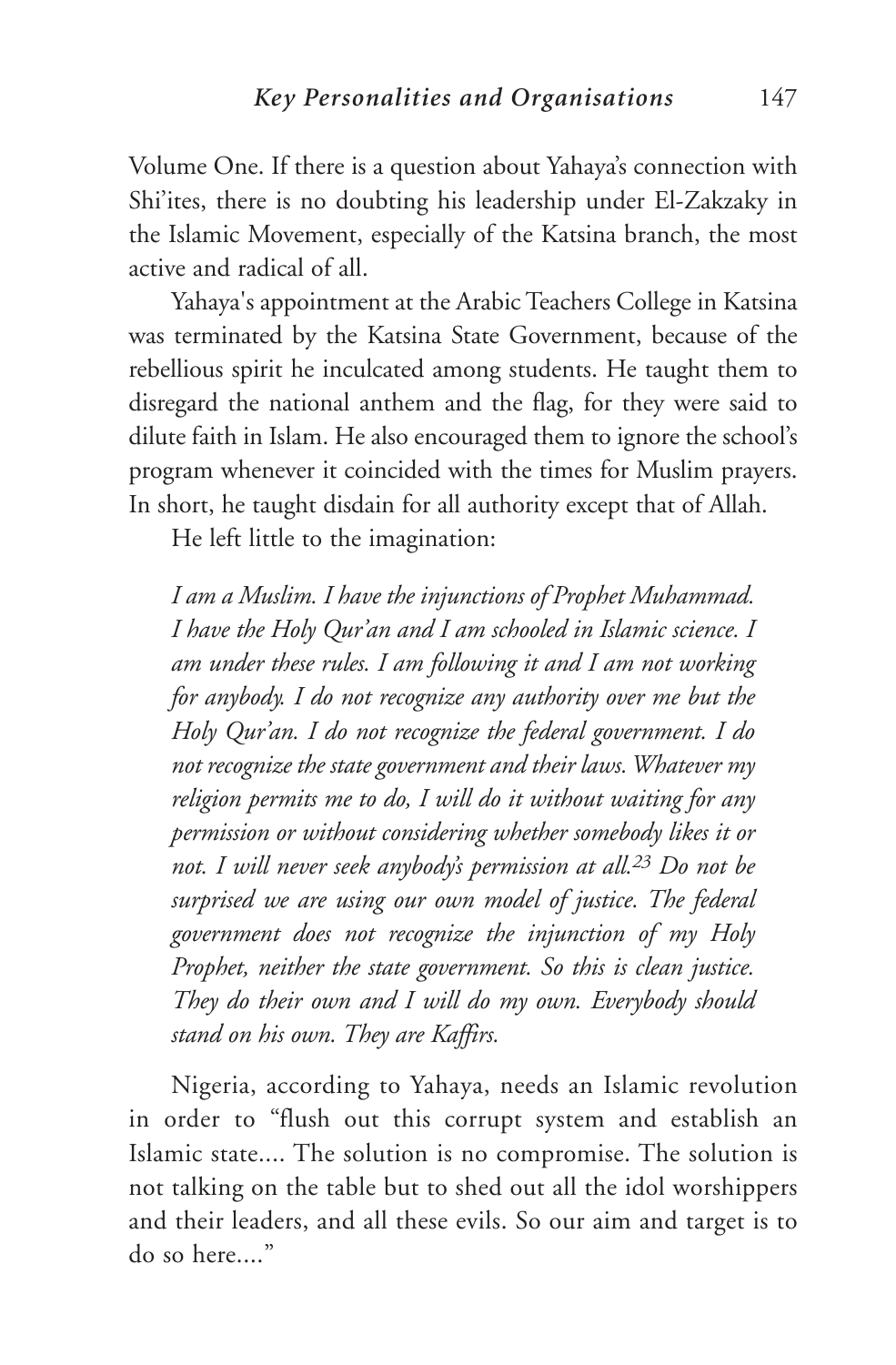#### 148 *Muslims: Why the Violence*

Yahaya repeated these notions frequently and, in keeping with this spirit, he and his people demonized the former national administration of Babangida, a Muslim, as "a government of Satan," even though Christians think of that administration as an Islamising force. He expected that any subsequent government headed by any of those aspiring to the presidency of the country would be running the same kind of satanic system. Hence he said, "We do not recognise the laws of this country because they do not conform to the laws of Allah as stated in the Holy Qur'an. This is why we want to operate outside it." No wonder that he, too, spent time in prison.

Occasionally the Islamic Movement will organize public processions called *muzahara* that are supposed to be peaceful, but often become violent. People are killed and properties destroyed. Yahaya has been involved in several riots, but he claims that he never started rioting; it was always the police. Yahaya's people, according to him, do not use weapons. The riots start

*when the police use batons to beat defenseless protesters, with helmet, tear gas and guns, they beat innocent people, put tear gas into their eyes, seizing and damaging their properties. Ask the people of the town [Katsina]. They will tell you who is a trouble maker.*

The Katsina riot of 1991, described in Volume One, is a case in point.

M. D. Suleiman concludes that members of the Islamic Movement cannot be deterred by threats from government or police, not even by death threats. They have a strong sense of martyrdom and fear no death. During an interview with various members, all agreed that "it does not matter to us at all whether we die or survive in (the) struggle for the establishment of sharia*.* God will raise other believers who will continue with the struggle from where we stop." After the Christian Military Governor of Katsina State, John Madaki, pronounced the death sentence on Yahaya, members from all over the country came to congratulate the latter.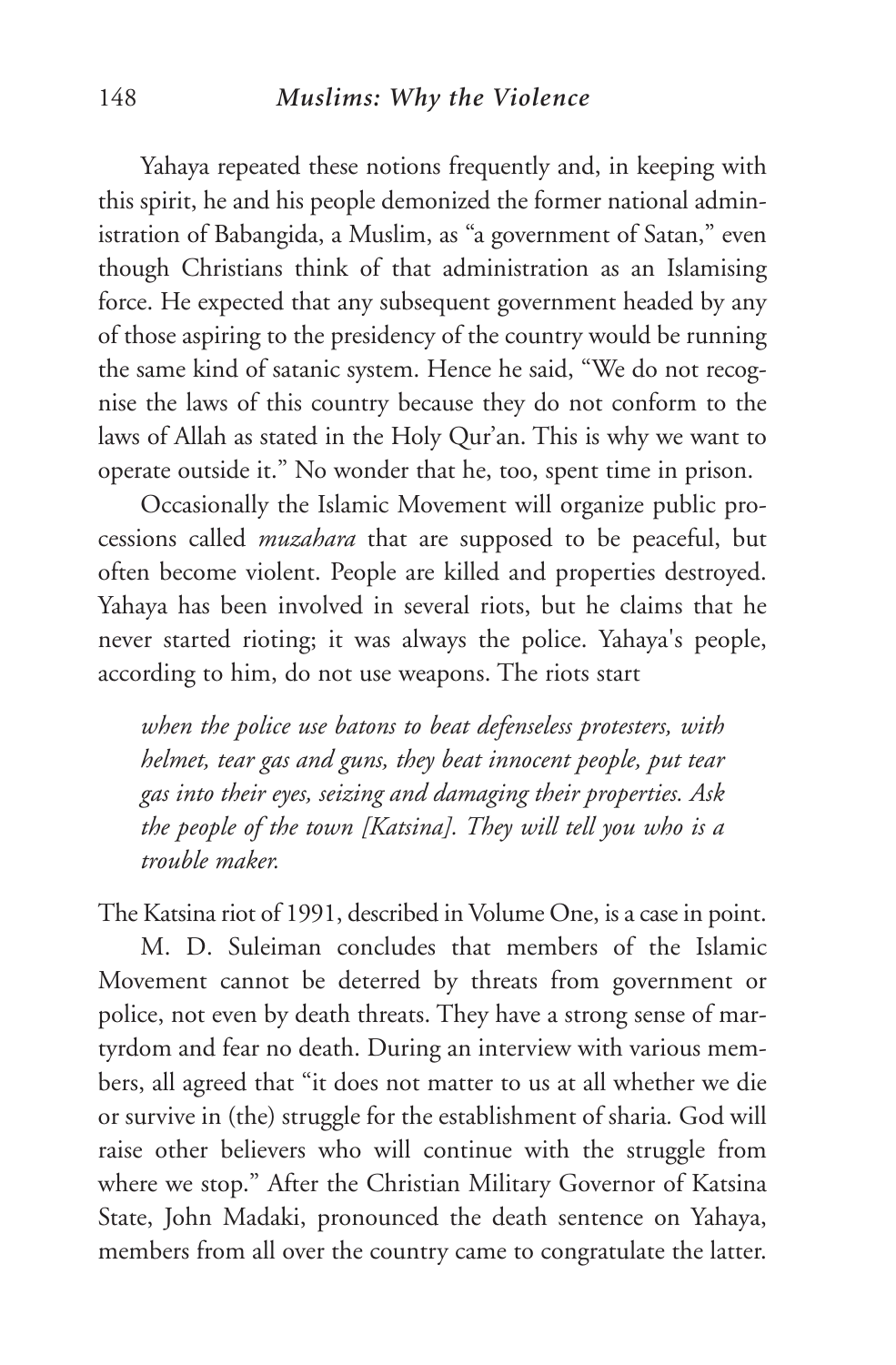Though the sentence was not carried out, the hysterical celebration of the threat underscores the determination of the members to carry on with their struggle against all odds.

Yahaya and his aides also have their own explanation for the phenomenon of religious riots in general to share with a *TSM* reporter. Yahaya says:

*I think other non-Muslims cause disturbances to annoy Muslims. Muslims are peaceful people. They are not after any disturbance. If you look at Kafanchan, Bauchi, Kano and others, it was because Muslims were oppressed, or were abused, or their way of worship was abused, so they have to show their anger. So when they are holding peaceful processions or call people to see what is happening, the government will come and arrest and beat them up.*

It should be noted here that the explanation for the riots as given by Yakubu Yahaya is quite contradictory to that presented in the film. Yahaya talks as if the followers of the movement are trained to act calmly and non-violently. Riots are caused by the stupid interference of the authorities who provoke the people. The film shows that in fact these followers are consciously prepared and trained for violence.

I continue with the *TSM* report. Yahaya's Aide no. 1 explains:

*Most of the time the causes of these riots are not properly reported. Almost all the national media were unable to get the correct version of the Bauchi massacre, which was caused when a pig was slaughtered in a Muslim abattoir. They were abusing Muslims. When Muslims wanted to show they were aggrieved, government sent the police, army to beat them. In Kano, Reverend Bonnke wanted to come and abuse Islam. You know what happened in Zangon-Kataf. It is the government that is causing the crises, not the Muslims nor the Christians. The Katsina riot had nothing to do with what happened in*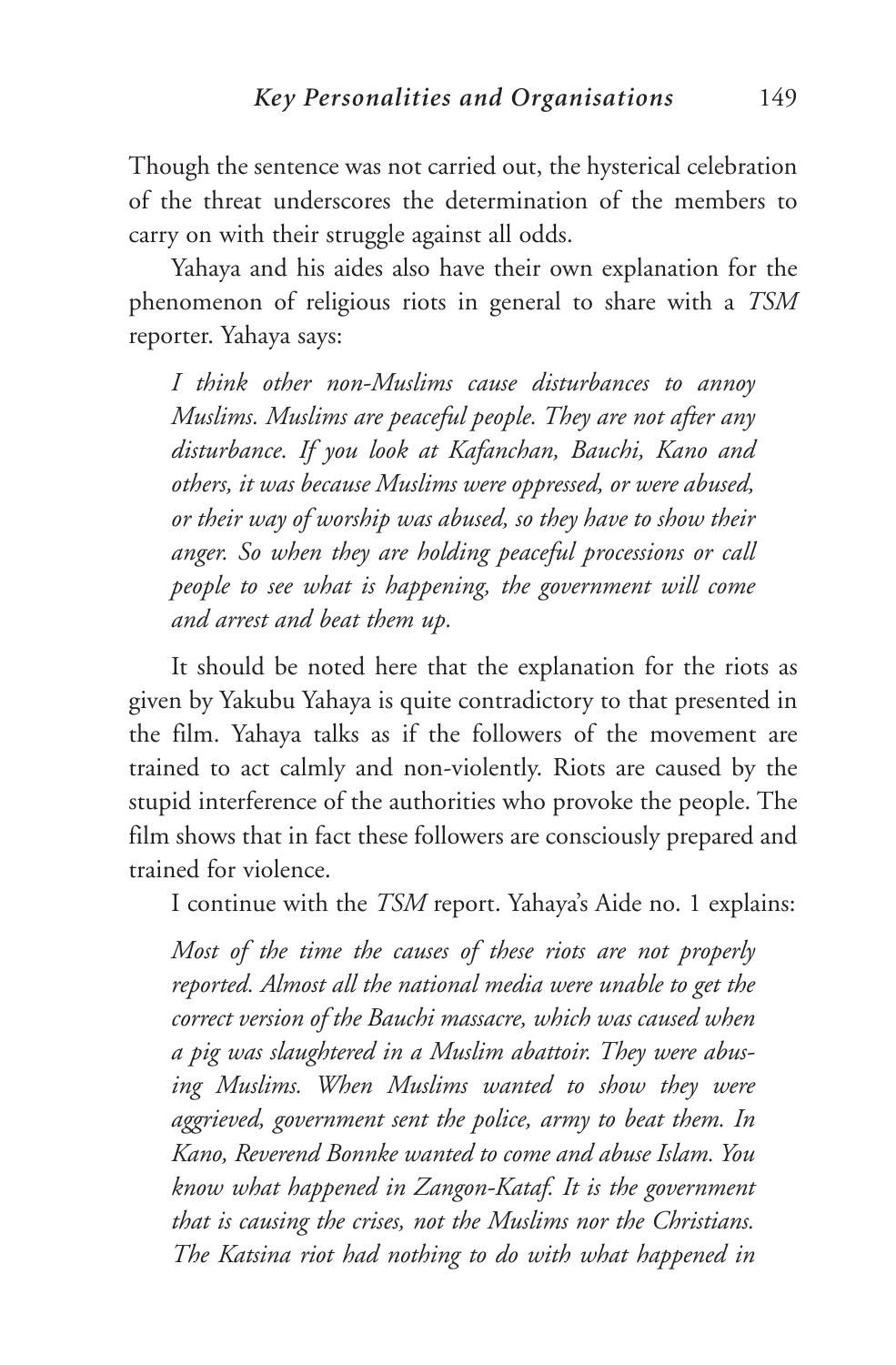*Bauchi. The problem is not between Muslims and Christians. We are not anti-Christian. We are against the system.*

According to Aide No. 2:"The problem is that Nigerian Christians are too apprehensive. As far as we are concerned, they have nothing to fear. If government will leave us alone, we will live peacefully with all religious groups."

When the *TSM* journalist suggested that the government serves as a moderator between the various interest groups in the country, Yahaya became vehement: "Who appointed government to do that? Man or Allah? IBB (Ibrahim Babangida, former Head of State) appointed himself by coup."

When asked about his political ambitions, Yahaya responded:

*Our aim is to establish and pursue the system of government as dictated by Allah in the Holy Qur'an and the Hadiths;*24 *a complete system of the Sharia. There is no difference between the Islamic revolutionary act and the political act. They work hand-in-hand, so that by the time the system of Allah is established there will be no difference.*

The next question was about the role of non-Muslims in the Muslim theocracy Yahaya envisions:

*There are many roles they will play. They have the right to vote; they have the right to select one25 of them to represent them in parliament; they have the right to get a minister or commissioner. See Egypt. Even Iran. There are many Christians there. They are holding positions and belong to one parliament like the Muslims. What we want is to follow the system of Allah. Christians and people of other religions will have the right to practice their religions, but everybody will be involved in the system of Allah. In all countries where Muslims are in the majority, Christians still hold good positions.*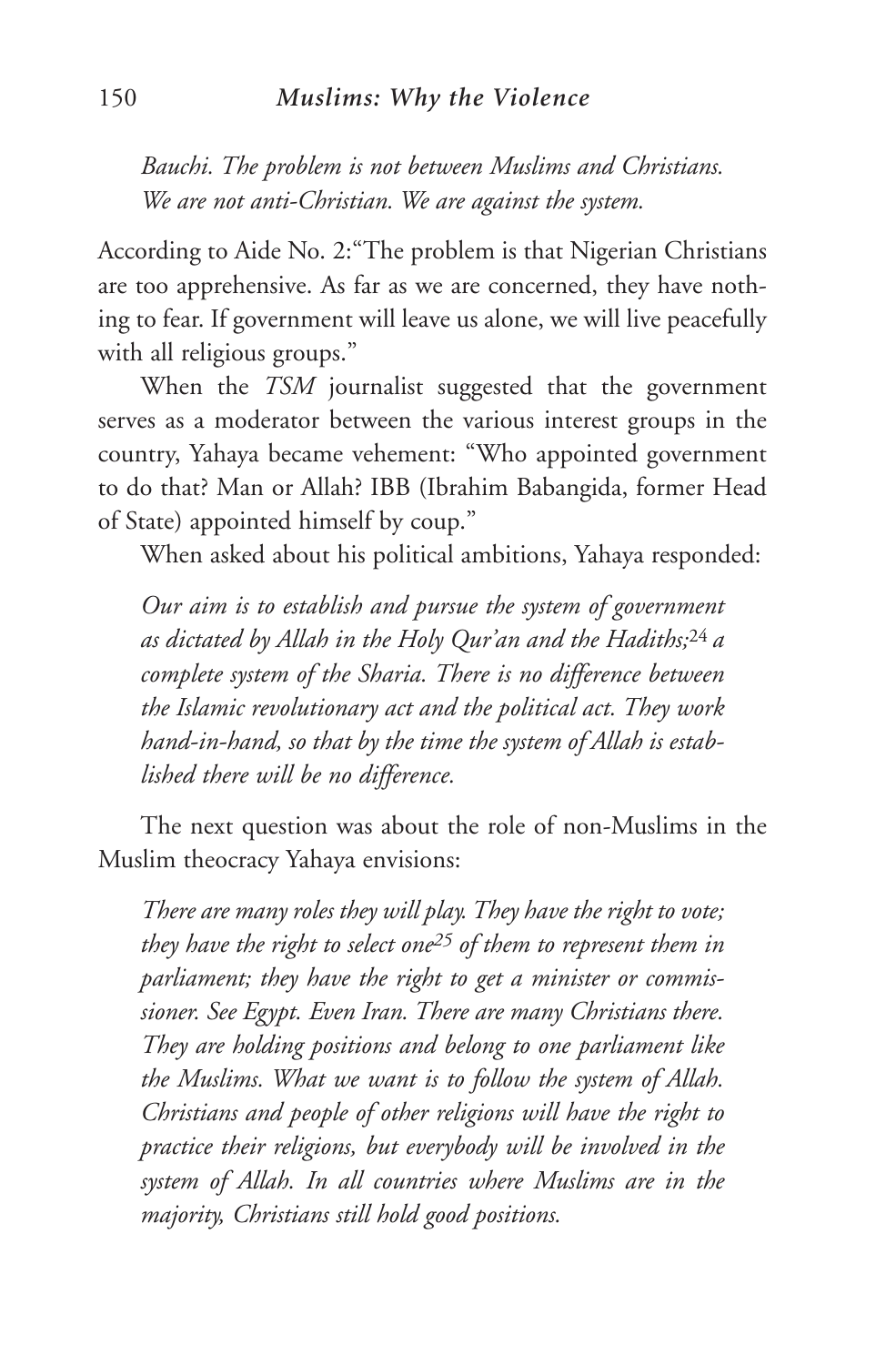Could a non-Muslim be President? Yahaya responded, "Of course, the leadership goes to the majority people. Even in the democratic system, the majority carries the vote.... I think this is justice, isn't it?"26

What is Yahaya's "recipe for peace in Nigeria?"

""My only recommendation for peace is to establish the way of Allah." In this context, he begins to elaborate on the role of Christianity, but it is the Islamic version of Christianity, not the self-image of Christianity, that dominates his response. It has a heavy emphasis on the role of the Ten Commandments. The present legal system has done away with all religious law and replaced it with paganism and man-made laws—like the Constitution, the Penal Code and other such things. This keeps Christians from abiding with the teachings of Christ. The same thing with Muslims; they were kept away from these commandments.

Now follows a rather crucial statement about government and Christian–Muslim relations:

*The government comes to gather people, make a constitution which is different from what is in their original religions. This will continue to cause problems, because always, Muslims will continue to pursue their religion, but some people will see it as Muslims dominating them. So, the clash will continue, out of misunderstanding from both sides—the Christians and Muslims. Because had Christians realized that they were being cheated from God's side, they would come together with Muslims and fight this system and establish the one which would take them directly to Allah through their various religions. So, if we want peace, we have to pursue Allah's will. Christians have to pursue their Ten Commandments and other laws, and Muslims their own. Christianity and Islam have the same origin. There is no clash. But if government will come and be a judge between these two.... Government*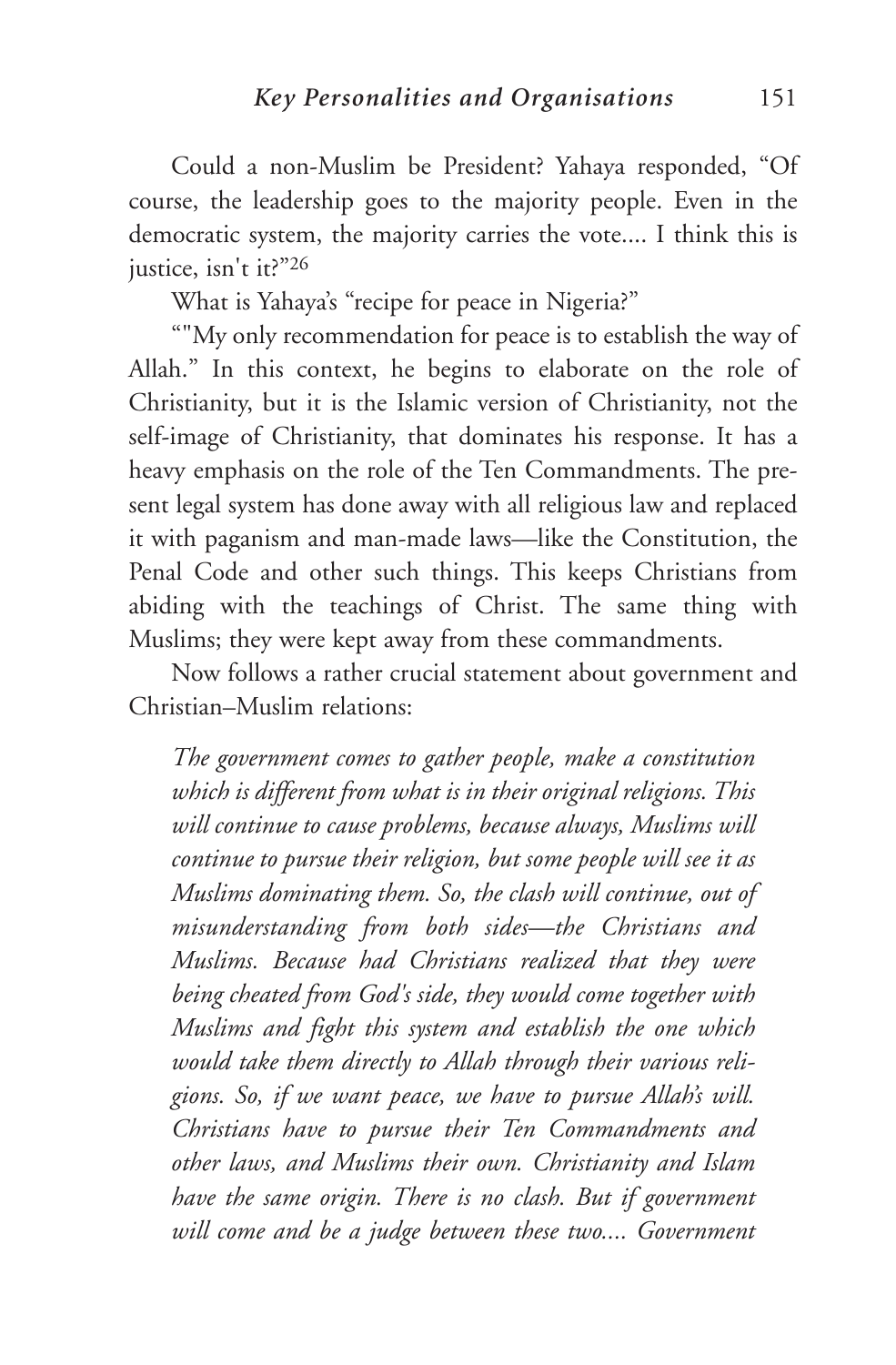*did not create anyone, so how will they set up laws for Muslims and Christians? In the Islamic world, Christians and Muslims live together peacefully as one. I will cite one example. When Prophet Mohammad (SAW) had Christian visitors from Abyssinia who had come to discuss with him, he divided his mosque into two and gave them one part to pray in.*<sup>27</sup> *And when he came to Medina, he called the Jews there to sign a treaty to defend the land and to help each other, while everybody would be free to practice his religion according to his way. It is the same thing we want in Nigeria. Allah is the same; all human beings are the same and the scriptures have remained pure, except that some people tend to edit their own as some other Christians edit their books.*

Asked what he was doing to have dialogue with Christians and reduce the tension, Yahaya responded, "I try my best to see that Muslim brothers anywhere try to exist peacefully with Christians, to explain to them what Islam is and even discuss the Bible...."28

Yahaya is disdainful of human authority not only in government, but also in religious organisations. Because of the troubles caused by random Muslim preachers, the government has given the power to license Muslim preachers to JNI and the Council of Ulamas. However, Yahaya does not have a licence: "I derive my authority to preach from the Qur'an which enjoins all Muslims to call [people] to the way of Allah. I do not need any other permission from anybody," he told Suleiman.

Suleiman has found that eighty per cent of the membership of the Islamic Movement have not gone beyond primary school. In fact, most of them are products of the traditional Qur'anic schools found all over northern Nigeria. Though he does not make a big point of it, he suggests that this low level of education during a time of "socio-economic distress" could at least partially account for the appeal of the Movement. And, I personally add, it provides an otherwise powerless, despised and frustrated people with a sense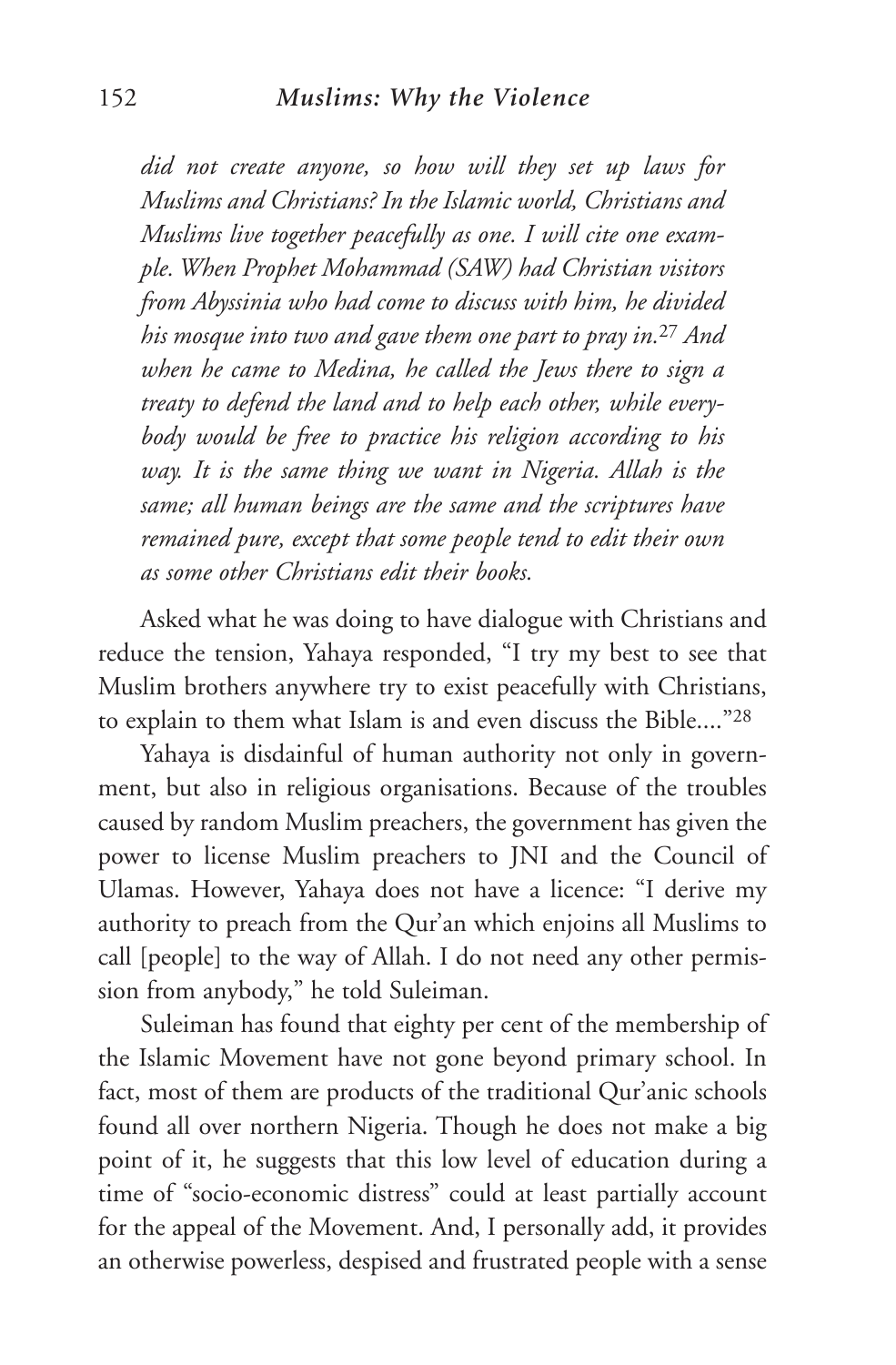of power, worth, direction, and purpose—and all of that in the context of a virile vision of Allah and His purposes for this world and the next.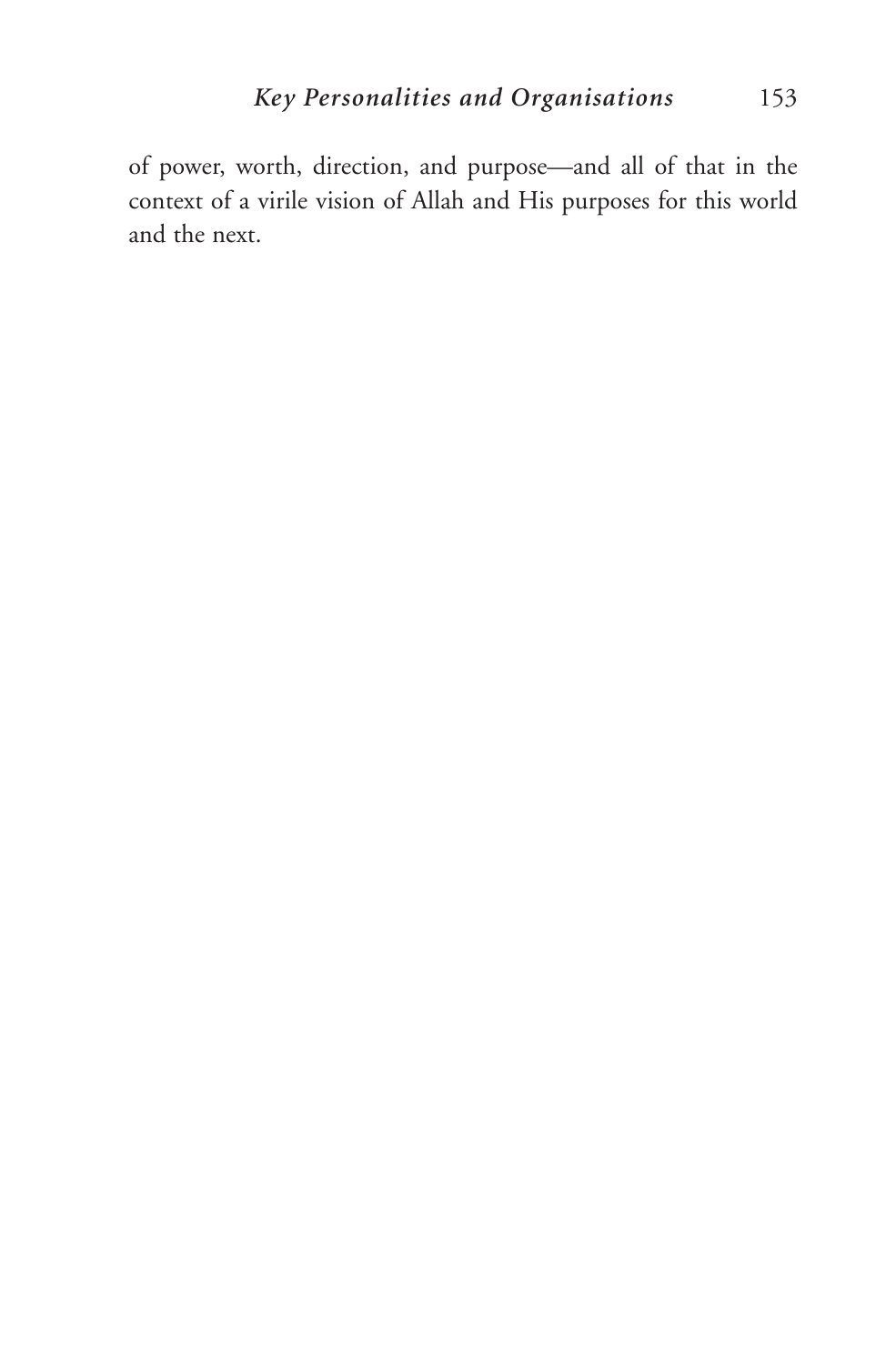### ▲ *Notes* \_\_\_\_\_\_\_\_\_\_\_\_\_\_\_\_\_\_\_\_\_\_\_\_\_\_\_\_\_\_\_\_\_\_\_\_\_\_\_\_\_

1 Kukah, 1993, p. 196.

2 Kukah, 1993, p. 196.

3 Christian explanations are treated in Volume Three.

4 Kukah, 1993, pp. 191-192.

5 Kukah, 1993, pp. 190-193.

6 *NIPSS,* 1986, p. 29. The report alleges that Muslim Students Society has received funds from various Muslim countries and that it has been involved in a long list of "fanatical religious actions" too numerous to mention here.

7 This disclaimer is shared by the Muslim community as a whole. U. Salihu asserted that: "Even though the Mai-tatsines have rejected the prophethood of Muhammad, and they always attacked mosques and killed Muslims, they have always been branded Muslim fanatics, extremists and fundamentalists. We reject the Mai-tatsine connection, even more than they reject our Prophet." ("*Why Do We*...." p. 111.)

8 Unfortunately, the magazine provides no information as to its sources.

<sup>9</sup> The author of the report creates confusion by suddenly switching to the disturbances in Kano. Lack of documentation leads to uncertainty here and confusion.

<sup>10</sup> It is difficult to determine whether these apostrophes belong to the original *NS* article or are inserted by the *Radiance* writer. It makes a real difference in how the disturbances are evaluated.

11 Muslim Students Society, "*Submission*...." pp. 41-44.

12 For another summary of this Muslim Students Society submission, see Byang, p. 61.

13 "Kaduna Polytechnic Suspends Muslim Students Officials." *The Pen*, 21 Apr/89, p. 1.

14 Zakariya.

<sup>15</sup> L. Omokhodion, "We Must Enlighten...."

16 Not only do both deny membership in the Shi'ite movement, but some, including Gumi, will deny that there are any Shi'ites in Nigeria, only some admirers. Still, Zakzaky does admit to being influenced by